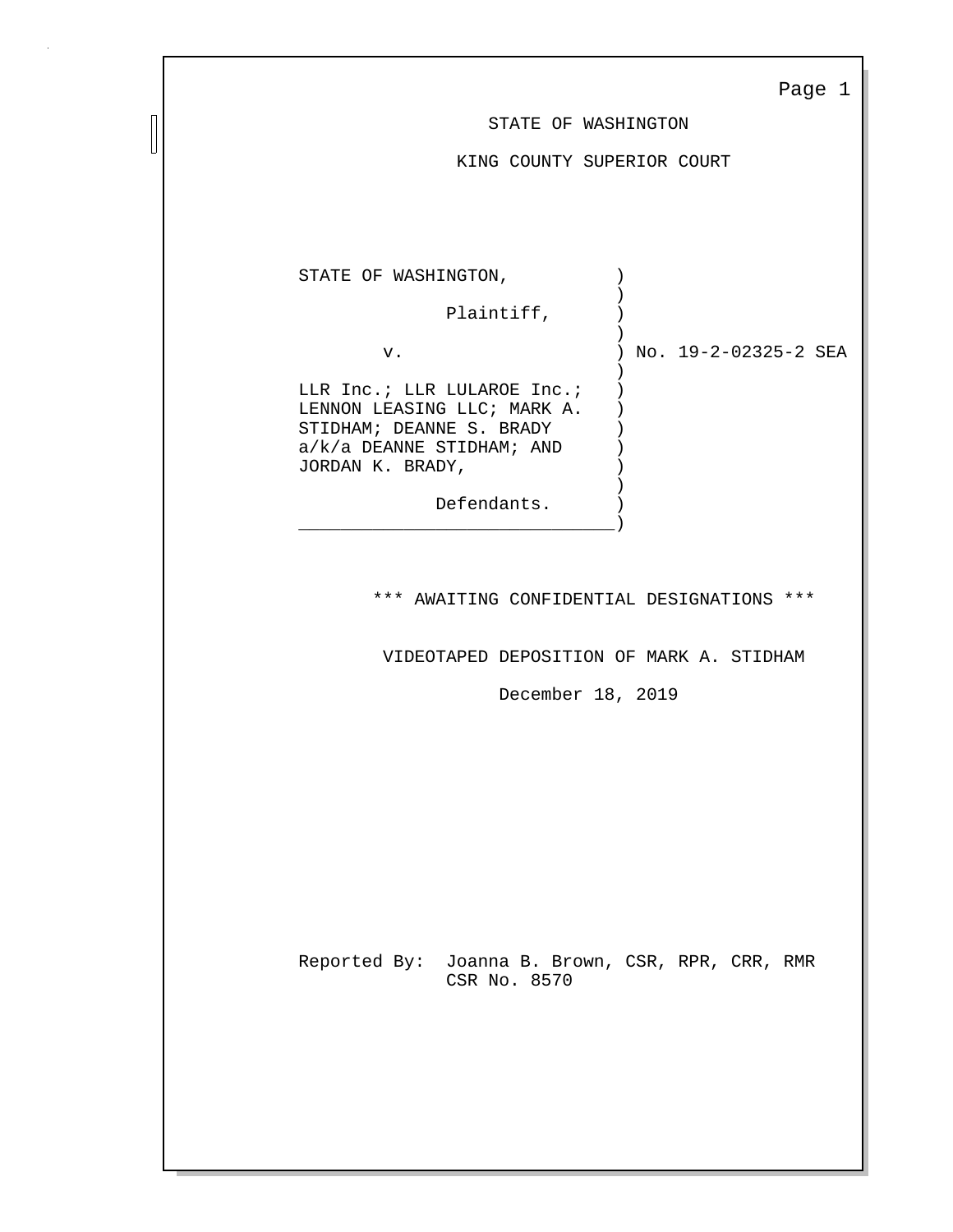|             |                                                            | Page 2               |
|-------------|------------------------------------------------------------|----------------------|
| $\mathbf 1$ | STATE OF WASHINGTON                                        |                      |
| 2           | KING COUNTY SUPERIOR COURT                                 |                      |
| 3           |                                                            |                      |
| 4           |                                                            |                      |
| 5           | STATE OF WASHINGTON,                                       | $\left( \right)$     |
| 6           | Plaintiff,                                                 |                      |
| 7           | ${\bf v}$ .                                                | No. 19-2-02325-2 SEA |
| 8           | LLR Inc.; LLR LULAROE Inc.;<br>LENNON LEASING LLC; MARK A. | $\lambda$            |
| 9           | STIDHAM; DEANNE S. BRADY<br>$a/k/a$ DEANNE STIDHAM; AND    |                      |
| 10          | JORDAN K. BRADY,                                           |                      |
| 11          | Defendants.                                                |                      |
| 12          |                                                            |                      |
| 13          |                                                            |                      |
| 14          |                                                            |                      |
| 15          |                                                            |                      |
| 16          | Videotaped deposition of MARK A. STIDHAM,                  |                      |
| 17          | taken on behalf of the Plaintiff, at 5020 Campus Drive,    |                      |
| 18          | Newport Beach, California, beginning at 9:10 a.m. and      |                      |
| 19          | ending at 5:54 p.m., on Wednesday, December 18, 2019,      |                      |
| 20          | before JOANNA B. BROWN, Certified Shorthand Reporter       |                      |
| 21          | No. 8570, RPR, CRR, RMR.                                   |                      |
| 22          |                                                            |                      |
| 23          |                                                            |                      |
| 24          |                                                            |                      |
| 25          |                                                            |                      |
|             |                                                            |                      |
|             |                                                            |                      |
|             |                                                            |                      |
|             |                                                            |                      |
|             |                                                            |                      |

 $\begin{array}{c} \hline \end{array}$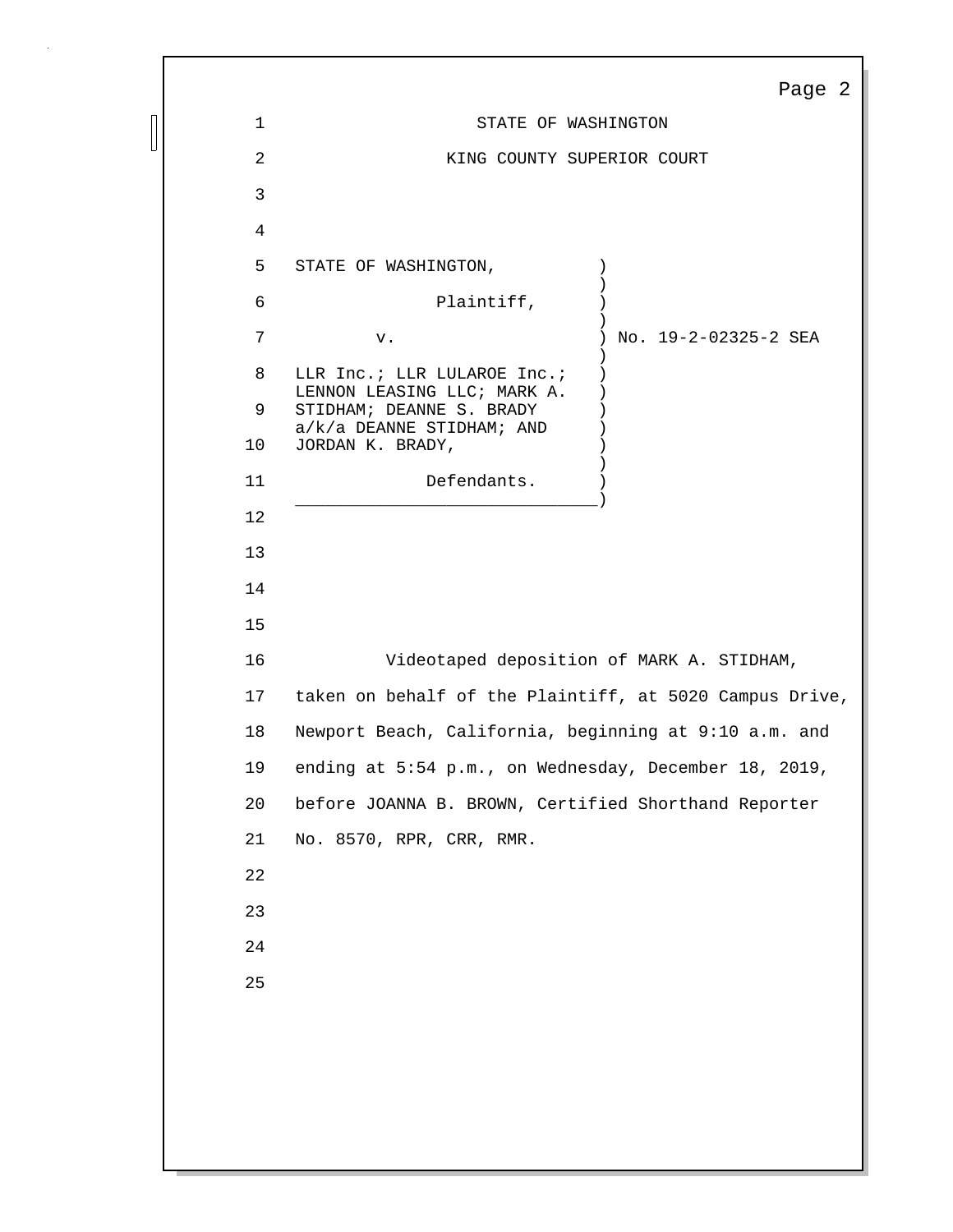Page 7 1 Newport Beach, California; Wednesday, December 18, 2019 2 9:10 a.m. 3 4 (MARK A. STIDHAM, 5 deponent, was sworn and examined 6 and testified as follows:) 7 8 THE VIDEOGRAPHER: Good morning. We are on 9 the record. This is Volume 1 in the videotaped 09:09 10 deposition of Mark Stidham in the matter of State of 11 Washington versus LLR, Inc., et al., Cause 12 No. 19-2-02325-2 SEA, in the State of Washington, 13 King County Superior Court, and was noticed by the 14 plaintiffs. 09:10 15 The time is approximately 9:10 a.m. on the 16 18th day of 2019 December. We are convening at 17 5020 Campus Drive, Newport Beach, California 92660. 18 My name is Craig Ellingson from Buell Realtime 19 Reporting, LLC, located at 1325 Fourth Avenue, 09:10 20 Suite 1840, in Seattle, Washington 98101. 21 Will counsel and all present please identify 22 themselves for the record. 23 MR. KANADA: Joe Kanada from the attorney 24 general's office. With me here today is Tiffany Lee, 09:10 25 and on the phone is Breena Roos.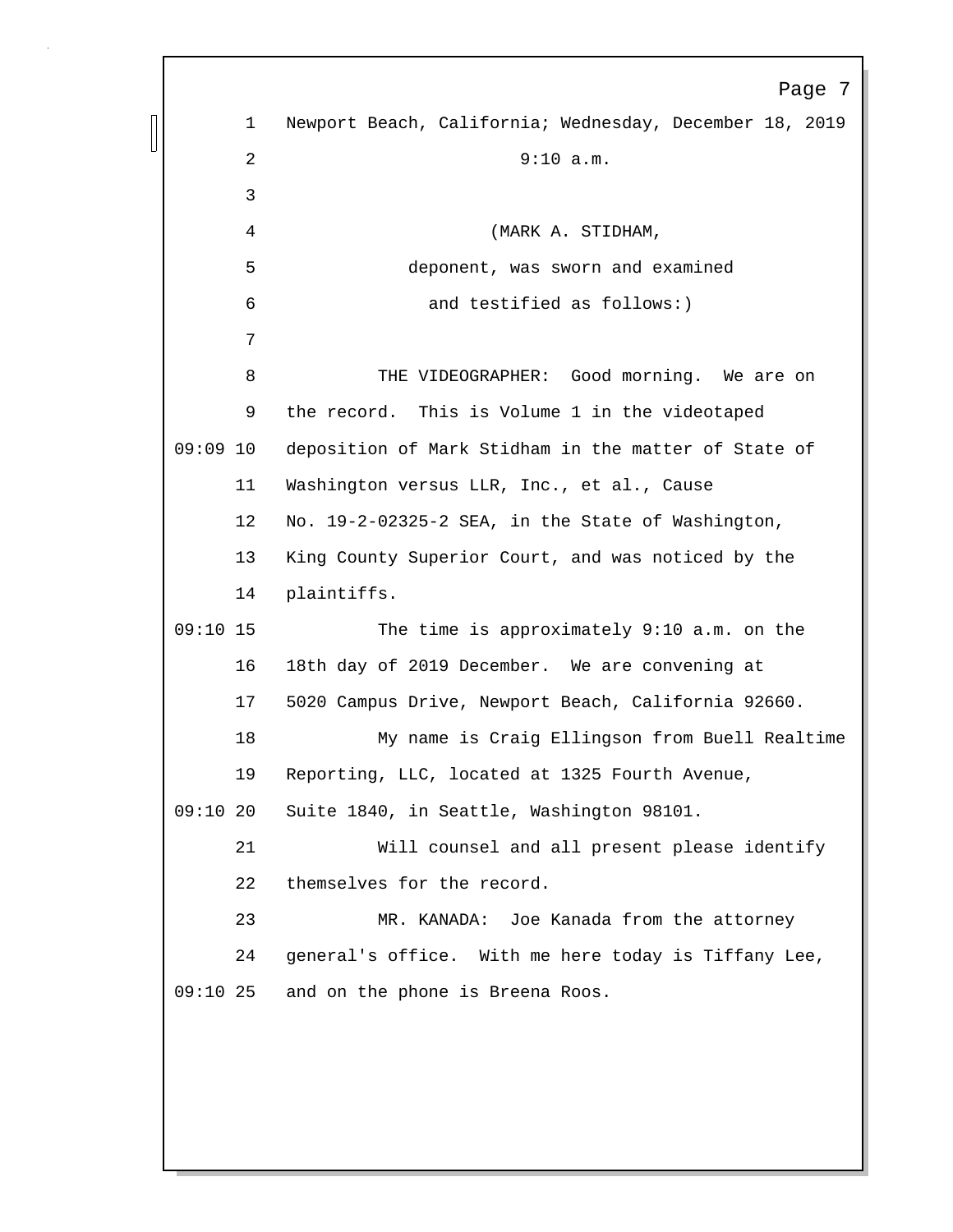|       |             | Page 8                                                 |
|-------|-------------|--------------------------------------------------------|
|       | $\mathbf 1$ | Anthony Todaro from DLA Piper on<br>MR. TODARO:        |
|       | 2           | behalf of the witness and all defendants, and with me  |
|       | 3           | is Bill Floratos, general counsel of LuLaRoe.          |
|       | 4           | THE VIDEOGRAPHER: The court reporter may now           |
| 09:10 | 5           | swear in the witness.                                  |
|       | 6           | THE REPORTER: Would you raise your right               |
|       | 7           | hand, please. You do solemnly state, under penalty of  |
|       | 8           | perjury, that the evidence you shall give in this      |
|       | 9           | matter will be the truth, the whole truth, and nothing |
|       | 10          | but the truth?                                         |
|       | 11          | THE WITNESS: Yes.                                      |
|       | 12          | EXAMINATION                                            |
|       | 13          | BY MR. KANADA:                                         |
|       | 14          | Good morning, Mr. Stidham.<br>Q                        |
|       |             | Good morning.<br>Α                                     |
|       | 16          | Can you please state and spell your full legal<br>Q    |
|       | 17          | name.                                                  |
|       | 18          | Mark Alan Stidham. It's Mark with a K.<br>Alan<br>Α    |
|       | 19          | is A-1-a-n. Stidham is S-t-i-d-h-a-m.                  |
|       |             | Mr. Stidham, have you been deposed before?<br>Q        |
|       | 21          | Yes.<br>Α                                              |
|       | 22          | When?<br>Q                                             |
|       | 23          | Multiple times.<br>Α                                   |
|       | 24          | When is the last time you were deposed?<br>Q           |
|       |             | I don't recall the exact date but recently.<br>Α       |
|       |             |                                                        |
|       |             |                                                        |
|       |             |                                                        |
|       |             |                                                        |
|       |             | $09:11$ 15<br>$09:11$ 20<br>$09:11$ 25                 |

 $\sqrt{ }$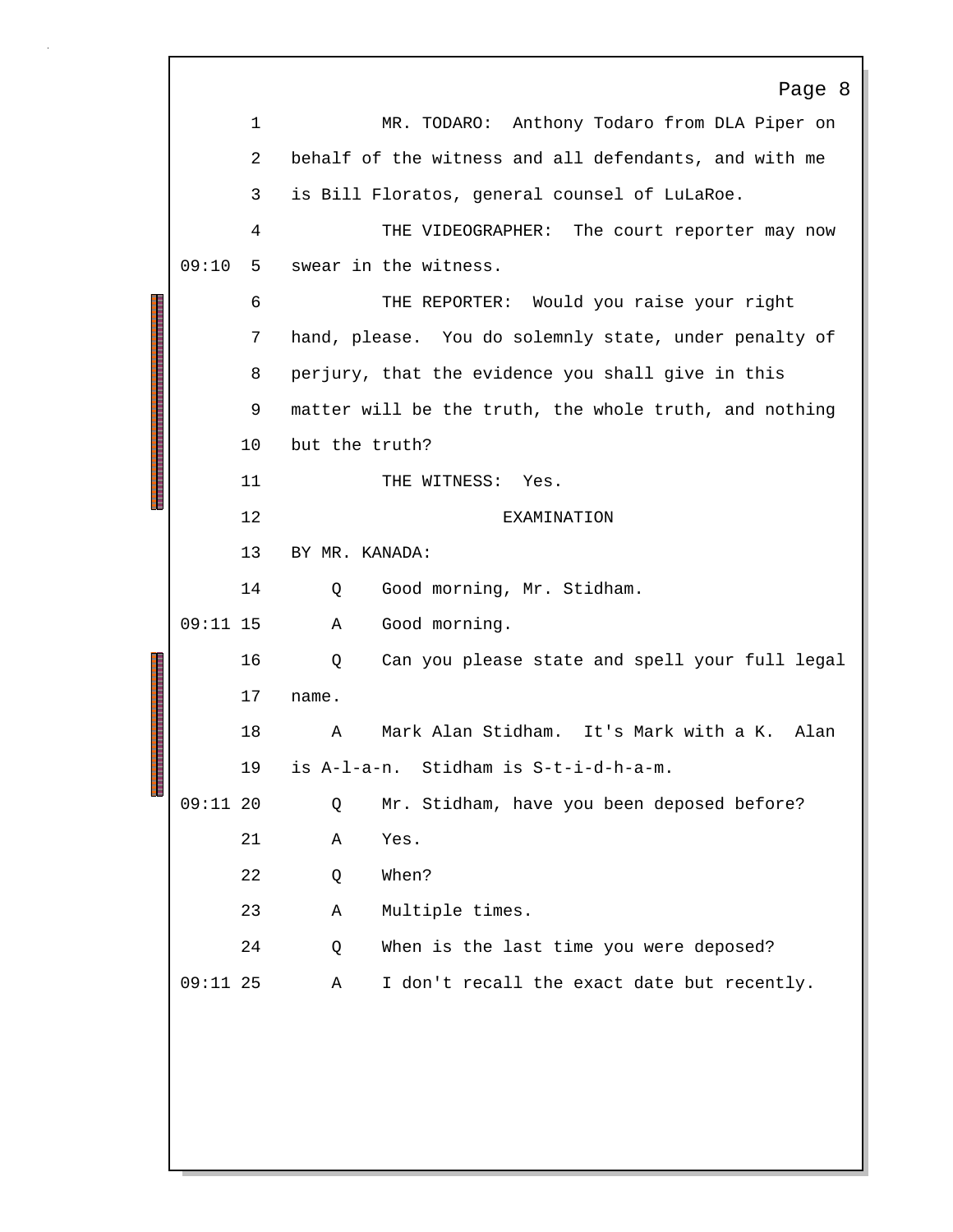Page 15 1 I had it? 2 Q Either one. 3 A Okay. Yes. My wife knows I'm at a 4 deposition. And I don't have a specific secretary, but 09:19 my wife knows. And I'm sure I told other people I 5 6 wasn't available today because I was going to a 7 deposition. 8 Q Got it. Did any of those people assist in 9 preparing you for today? 09:19 10 A No. 11 Q I noticed that you brought a notepad with you 12 today. Does that contain notes from your meeting with 13 your attorneys? 14 A No. 09:19 15 0 What's in it? 16 A Notes from -- I don't really know. I like a 17 notepad whenever I'm doing something. That page isn't 18 even mine. My wife did that page. It's a notepad I 19 picked up and brought so that I would have a notepad in  $09:19$  20 front of me so if there were things that I wanted to 21 remember or things that I wanted to just take note of 22 from this meeting. 23 Q How are you currently employed? 24 A I work for LuLaRoe. 09:20 25 Q And what's your position at LuLaRoe?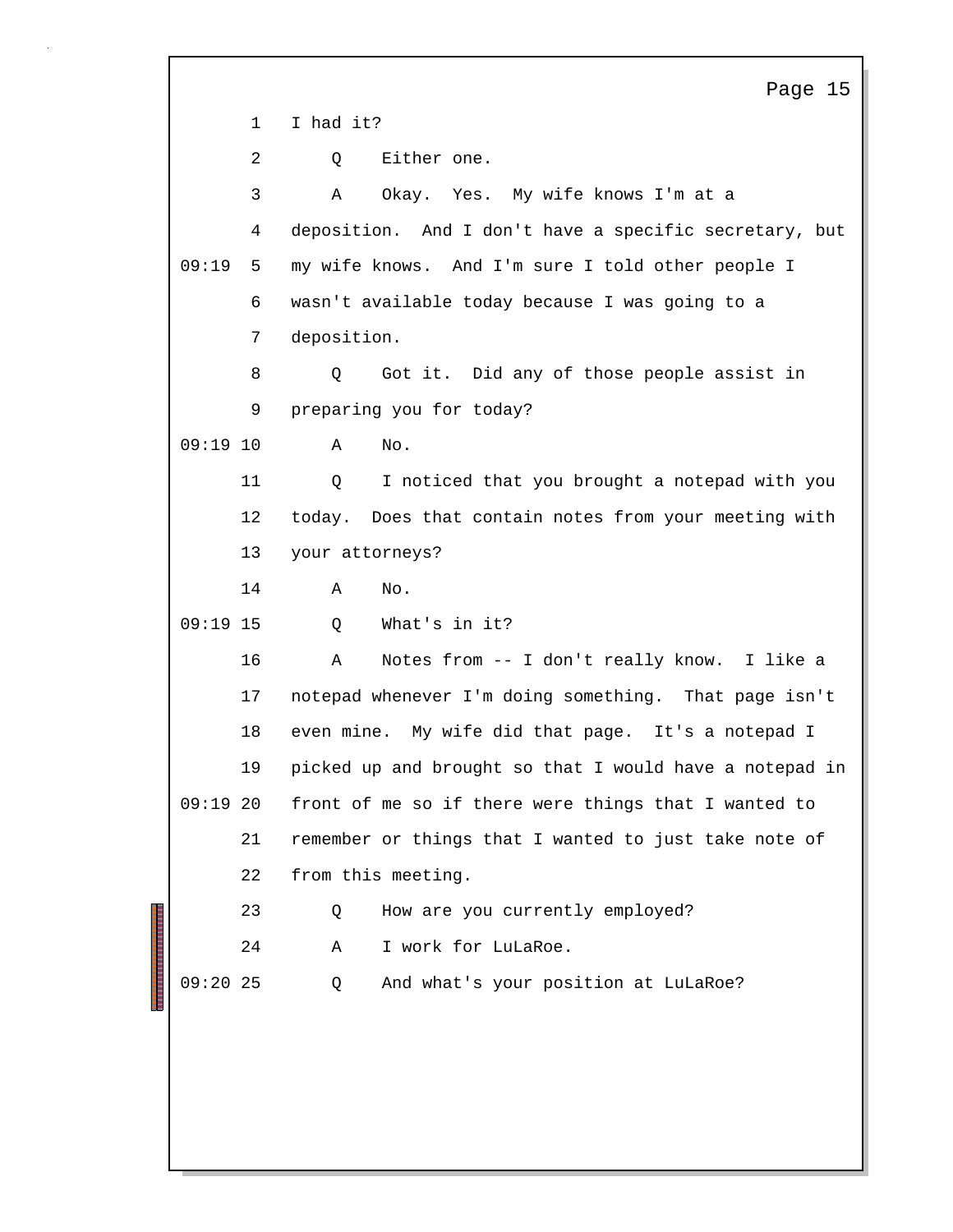|            |    |             | Page 16                                                |
|------------|----|-------------|--------------------------------------------------------|
|            | 1  | Α           | I am a co-CEO and president -- co-president.           |
|            | 2  | Q           | So you are co-CEO, and you are co-president?           |
|            | 3  | A           | Yes.                                                   |
|            | 4  | Q           | Who is the other, or others, CEOs or                   |
| 09:20      | 5  | presidents? |                                                        |
|            | 6  | A           | That would be my wife, DeAnne Brady.                   |
|            | 7  | Q           | And how long have you had those co-positions?          |
|            | 8  | Α           | Since the company was incorporated.                    |
|            | 9  | Q           | And when was that?                                     |
| $09:20$ 10 |    | A           | I believe that the LLC was incorporated in             |
|            | 11 |             | January of 2014, but I believe that -- there's the two |
|            | 12 |             | companies, and I believe the corporation was           |
|            | 13 |             | incorporated in early 2015, I believe. I don't know    |
|            | 14 | exactly.    |                                                        |
| $09:21$ 15 |    | Q           | Okay. So back up one second. So there was a            |
|            | 16 |             | corporation in early 2015, and then there's an LLC in  |
|            | 17 |             | roughly January of 2014?                               |
|            | 18 | Α           | Yes.                                                   |
|            | 19 | Q           | And is it LuLaRoe Corporation and LuLaRoe,             |
| $09:21$ 20 |    | LLC?        |                                                        |
|            | 21 | Α           | I believe that they are referred to as                 |
|            | 22 |             | LuLaRoe, LLC, and LLR, Inc.                            |
|            | 23 | Q           | And are you the co-CEO of both entities?               |
|            | 24 | Α           | Yes.                                                   |
| $09:21$ 25 |    | Q           | And the co-president of both entities?                 |
|            |    |             |                                                        |
|            |    |             |                                                        |
|            |    |             |                                                        |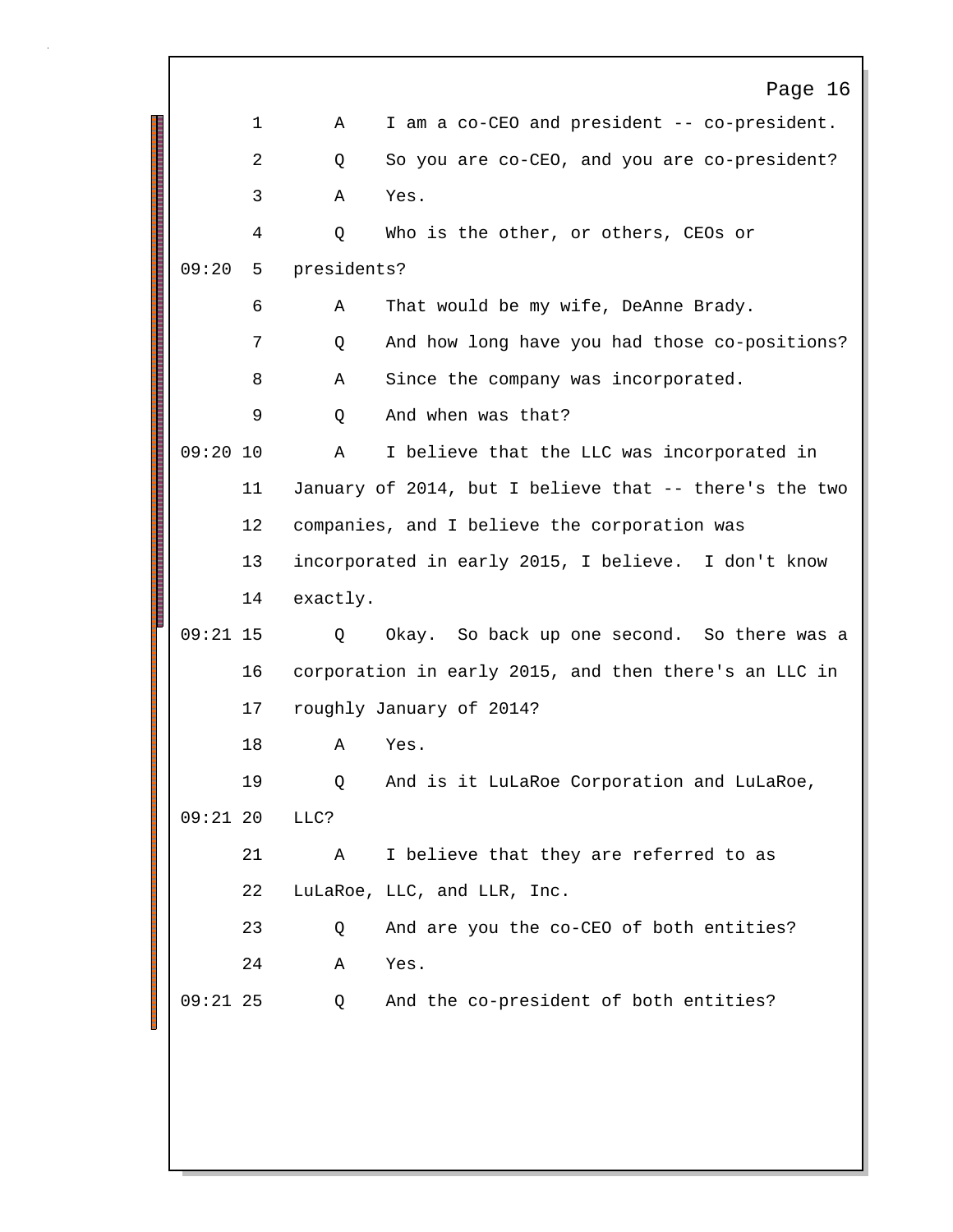|            |    | Page 17                                                    |
|------------|----|------------------------------------------------------------|
|            | 1  | Α<br>Yes.                                                  |
|            | 2  | And those titles have been the same since both<br>Q.       |
|            | 3  | of those entities came into existence?                     |
|            | 4  | To the best of my knowledge. We are a small<br>Α           |
| 09:22      | 5  | family organization, and so we don't stand on the          |
|            | 6  | formality of titles, and so there -- to the best of my     |
|            | 7  | knowledge, yes.                                            |
|            | 8  | And what are your responsibilities and duties<br>Q         |
|            | 9  | as co-CEO and co-president?                                |
| $09:22$ 10 |    | That's a broad question. All of the<br>Α                   |
|            | 11 | activities that a CEO would do. I oversee the complete     |
|            | 12 | operation of the company, including finance,               |
|            | 13 | production, manufacturing, order fulfillment, basically    |
|            | 14 | all operations.                                            |
| $09:22$ 15 |    | And as between you and your<br>Q                           |
|            | 16 | co-CEO/co-president, do you divide those duties?<br>Divvy  |
|            | 17 | them out? Divide and concur? Hand them out? How does       |
|            | 18 | that work?                                                 |
|            | 19 | There is a division of responsibility, not<br>$\mathbf{A}$ |
| $09:23$ 20 |    | formal, but just in our operations. DeAnne is more         |
|            | 21 | focused on the sales side of the business and the          |
|            | 22 | fashion side, and I'm more focused on the fulfillment      |
|            | 23 | and operations side.                                       |
|            | 24 | And how are you compensated for your<br>Q                  |
| $09:23$ 25 |    | employment for LLR and LuLaRoe?                            |
|            |    |                                                            |
|            |    |                                                            |
|            |    |                                                            |

 $\Gamma$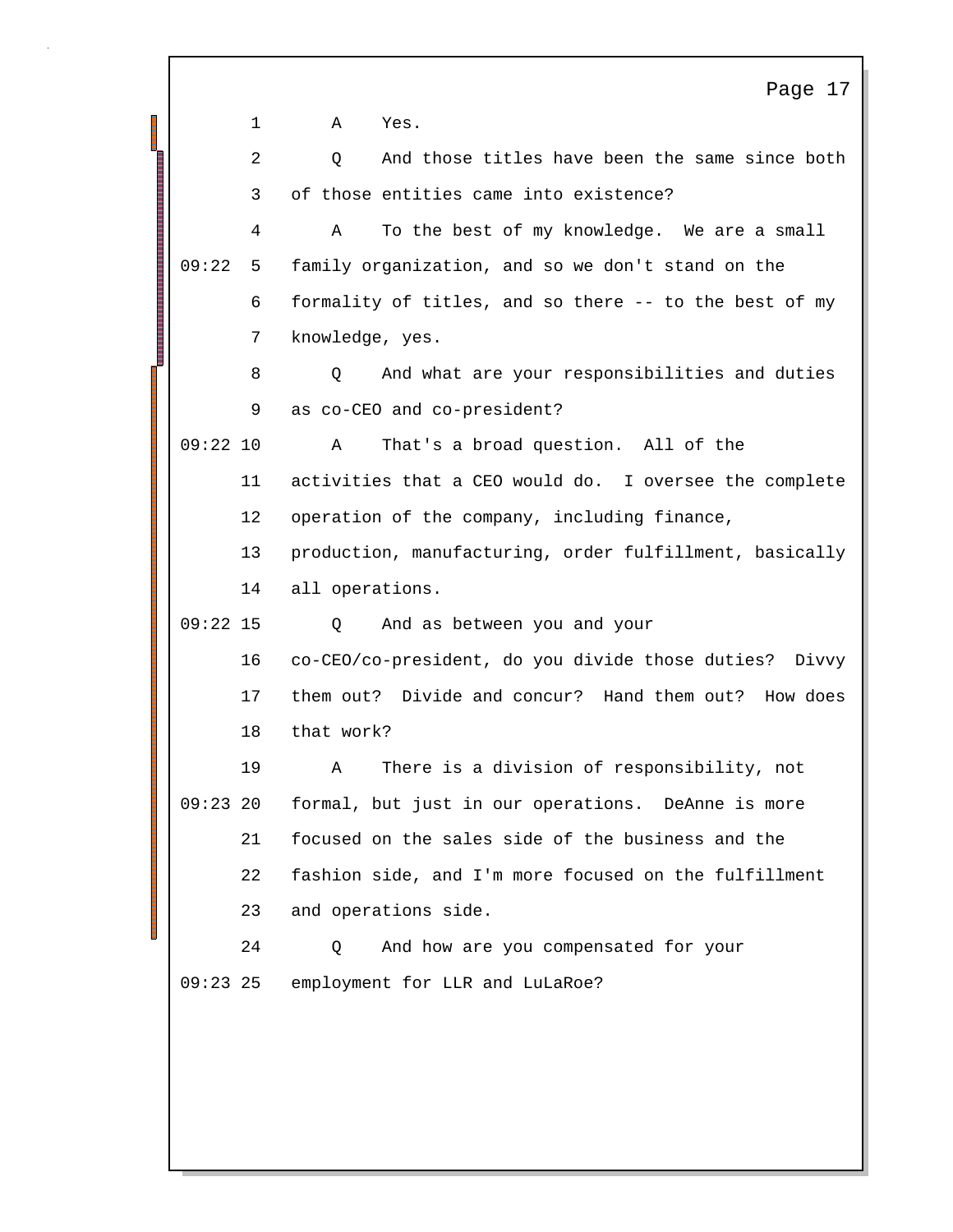|  |            |             |                  | Page 26                                            |
|--|------------|-------------|------------------|----------------------------------------------------|
|  |            | $\mathbf 1$ | Q                | And what is his role?                              |
|  |            | 2           | Α                | He is the VP of sales.                             |
|  |            | 3           | Q                | Amelia Lyon?                                       |
|  |            | 4           | Α                | Yes. She is a photographer.                        |
|  | 09:35      | 5           | Q                | Nicole Thompson?                                   |
|  |            | 6           | Α                | $\rm No$ .                                         |
|  |            | 7           | Q                | Jordan Brady?                                      |
|  |            | 8           | Α                | I believe Jordan works -- there's some<br>Yes.     |
|  |            | 9           |                  | overlap in sales and marketing, but he's in a role |
|  | $09:35$ 10 |             | there somewhere. |                                                    |
|  |            | 11          | Q                | Michael Brady?                                     |
|  |            | 12          | Α                | Yes. Michael is our head of production.            |
|  |            | 13          | Q                | What does the head of production do?               |
|  |            | 14          | Α                | He is in charge of the production of our           |
|  | $09:35$ 15 |             | products.        |                                                    |
|  |            | 16          | Q                | Got it. Alex Brady?                                |
|  |            | 17          | Α                | No.                                                |
|  |            | 18          | Q                | Daniella Brady?                                    |
|  |            | 19          | Α                | No.                                                |
|  | $09:35$ 20 |             | Q                | Austin Stidham?                                    |
|  |            | 21          | Α                | Yes. Austin is in charge of -- he does             |
|  |            | 22          |                  | compliance and analytics.                          |
|  |            | 23          | Q                | Morgan Stidham?                                    |
|  |            | 24          | Α                | No.                                                |
|  | $09:36$ 25 |             | Q                | Devon Stidham?                                     |
|  |            |             |                  |                                                    |
|  |            |             |                  |                                                    |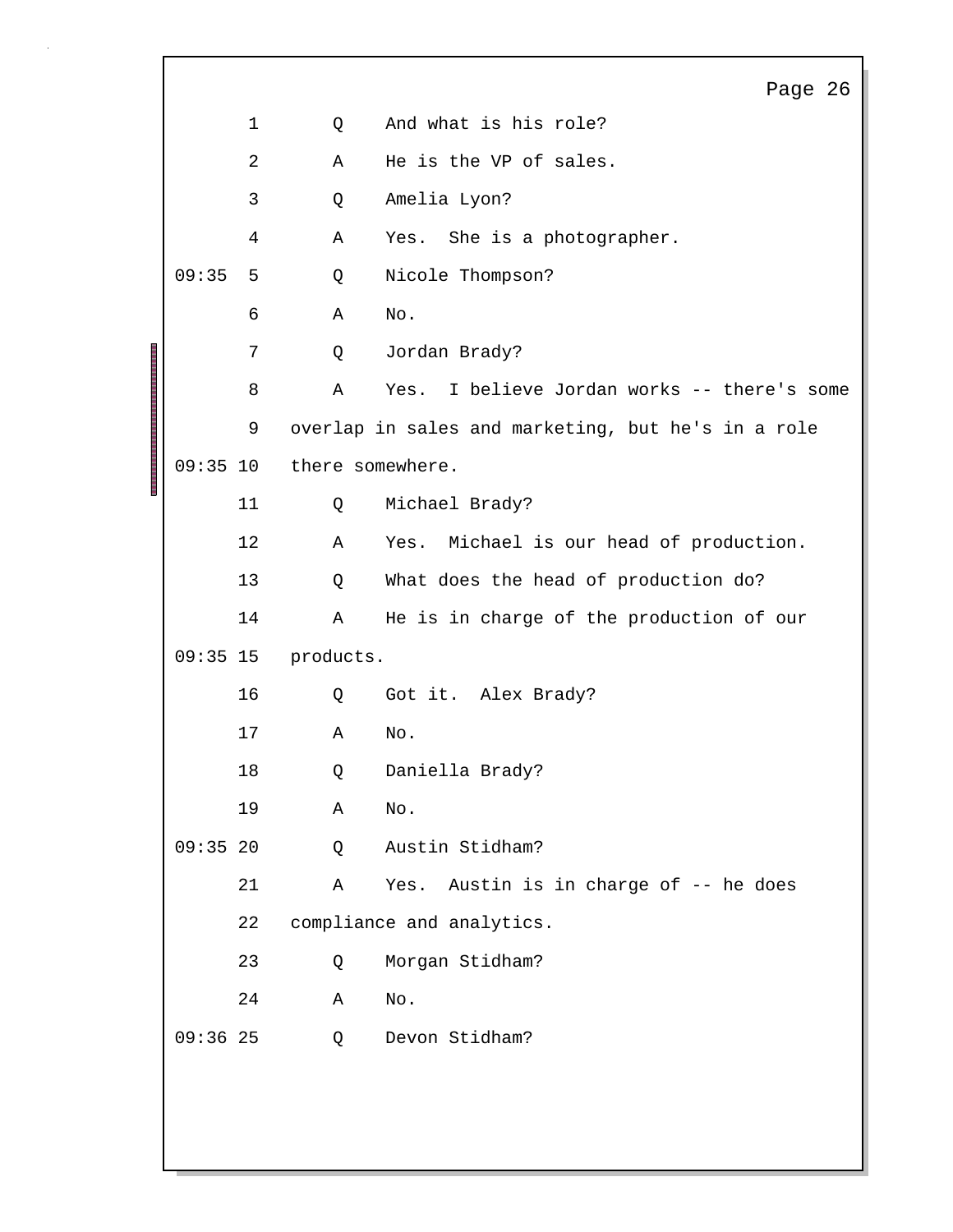Page 91 1 THE WITNESS: No. 2 BY MR. KANADA: 3 Q To buy a piece of product directly from the 4 company would be to join and become an IFR; is that  $11:38$  5 right? 6 A That is not correct. 7 Q Can I have the question read back to me. 8 (The record was read as follows: "To buy 9 a piece of product directly from the 11:37 10 company would be to join and become an 11 IFR; is that right?") 12 THE WITNESS: Oh, okay. I'm sorry. You did 13 state it correctly. I heard it incorrectly. 14 Yes. In order to buy directly from the 11:38 15 company, you would have to join and be an IFR. I'm 16 sorry. 17 BY MR. KANADA: 18 Q And if I understand it correctly, to join as 19 an IFR, I would sign an agreement and purchase an 11:38 20 initial onboarding package? 21 A Correct. 22 Q How much does that onboarding package cost 23 today? 24 A \$499. 11:38 Q And how long has it cost \$499? 25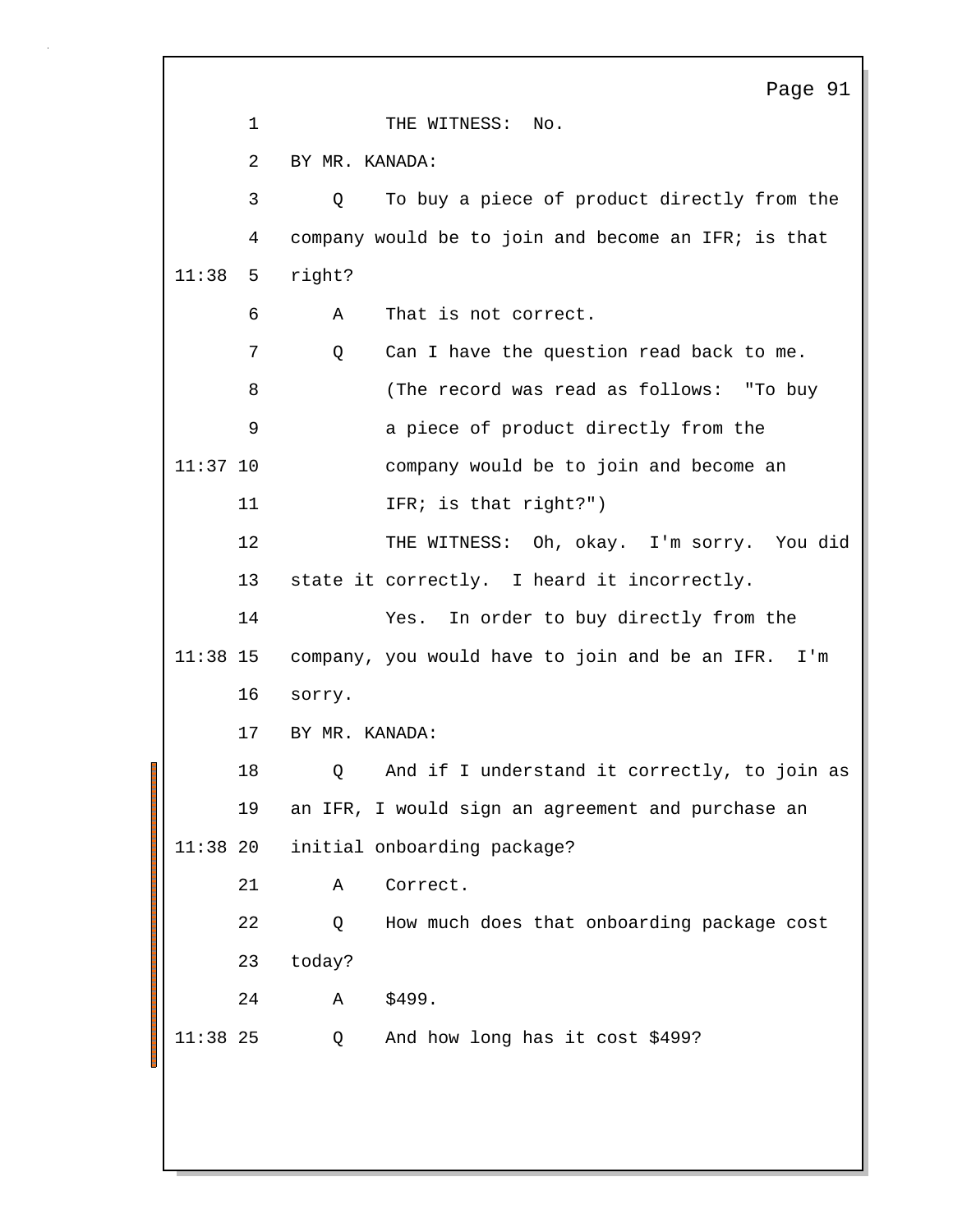Page 92 1 A A couple of months. 2 Q Before then, how much was the onboarding 3 package? 4 A I believe it was around \$2,500. 511:38 Q Roughly what time period was the onboarding 6 package roughly \$2,500? 7 A I don't know when it started but until a 8 couple of months ago, and it probably was about a year 9 that it was at \$2,500. 11:39 10 0 So the 2018 to 2019 time frame? 11 A Probably, yeah. 12 Q Before 2018 to 2019, how much was the 13 onboarding package? 14 A It was \$5,000. 11:39 15 Q And what time period was it roughly \$5,000? 16 A Probably all of 2016/2017. And, again, I'm 17 spitballing here, guys. 18 Q Got it. Before 2016, what was the cost of the 19 onboarding package? 11:40 20 A Earlier, the cost was, like, 2,100. 21 Q And was it 2,100 from LuLaRoe's inception to 22 roughly 2016? 23 A At LuLaRoe's inception, there was no onboard 24 package, per se. As the company grew and we needed 11:40 25 some structure around how things were done, then we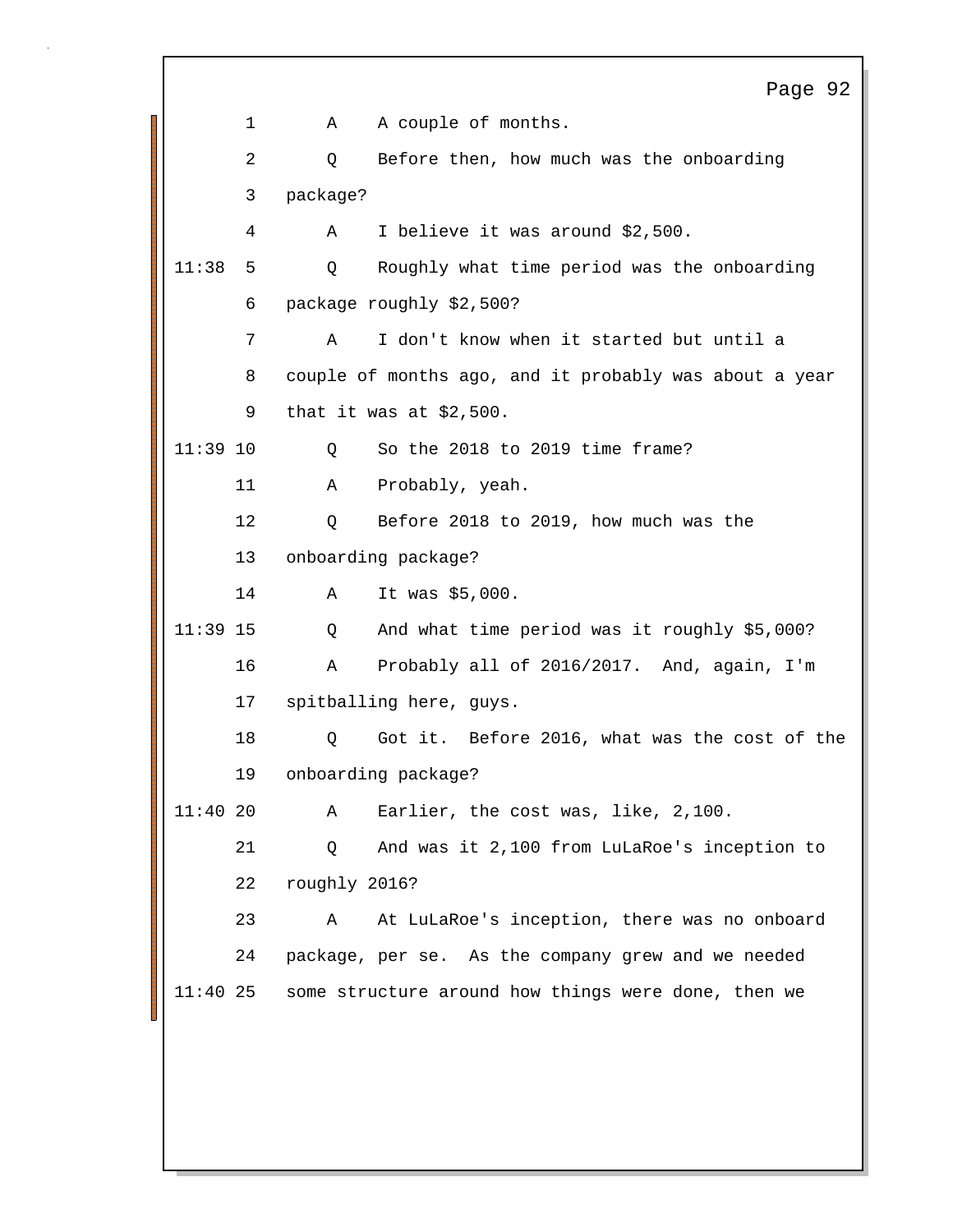|            |              | Page 93                                                   |
|------------|--------------|-----------------------------------------------------------|
|            | $\mathbf{1}$ | developed onboard packages.                               |
|            | 2            | Okay. And when were onboard packages<br>Q                 |
|            | 3            | developed?                                                |
|            | 4            | I would say probably in 2013/2014.<br>Α                   |
| 11:41      | 5            | And when they were first created, they were<br>Q          |
|            | 6            | priced at around \$2,000?                                 |
|            | 7            | Around 2,000, I believe.<br>Α                             |
|            | 8            | Who decides on how much to price the<br>Q                 |
|            | 9            | onboarding package?                                       |
| $11:41$ 10 |              | The final decision, me.<br>Α                              |
| 11         |              | Before the decision gets to you, who comes up<br>Q        |
| 12         |              | with potential changes?                                   |
| 13         |              | Input mostly from sales and marketing and --<br>Α         |
| 14         |              | yeah, I would say mostly sales and marketing, a little    |
| $11:41$ 15 |              | bit out of finance.                                       |
| 16         |              | So let's use this most recent change from<br>Q            |
| 17         |              | 2,500 to roughly 499. Was that a recommendation that      |
| 18         |              | sales and marketing brought to you, or did you decide     |
| 19         |              | "I think it should change. Sales and marketing, tell      |
| $11:41$ 20 |              | me what you think it should be"?                          |
| 21         |              | Actually, the latest one was a decision made<br>Α         |
| 22         |              | I brought it up in an executive meeting to make<br>by me. |
| 23         |              | sure that everybody -- that we were all in accord with    |
| 24         |              | it, but that entire process was driven by me.             |
| $11:42$ 25 |              | And what prompted you to drive that process?<br>Q         |
|            |              |                                                           |
|            |              |                                                           |
|            |              |                                                           |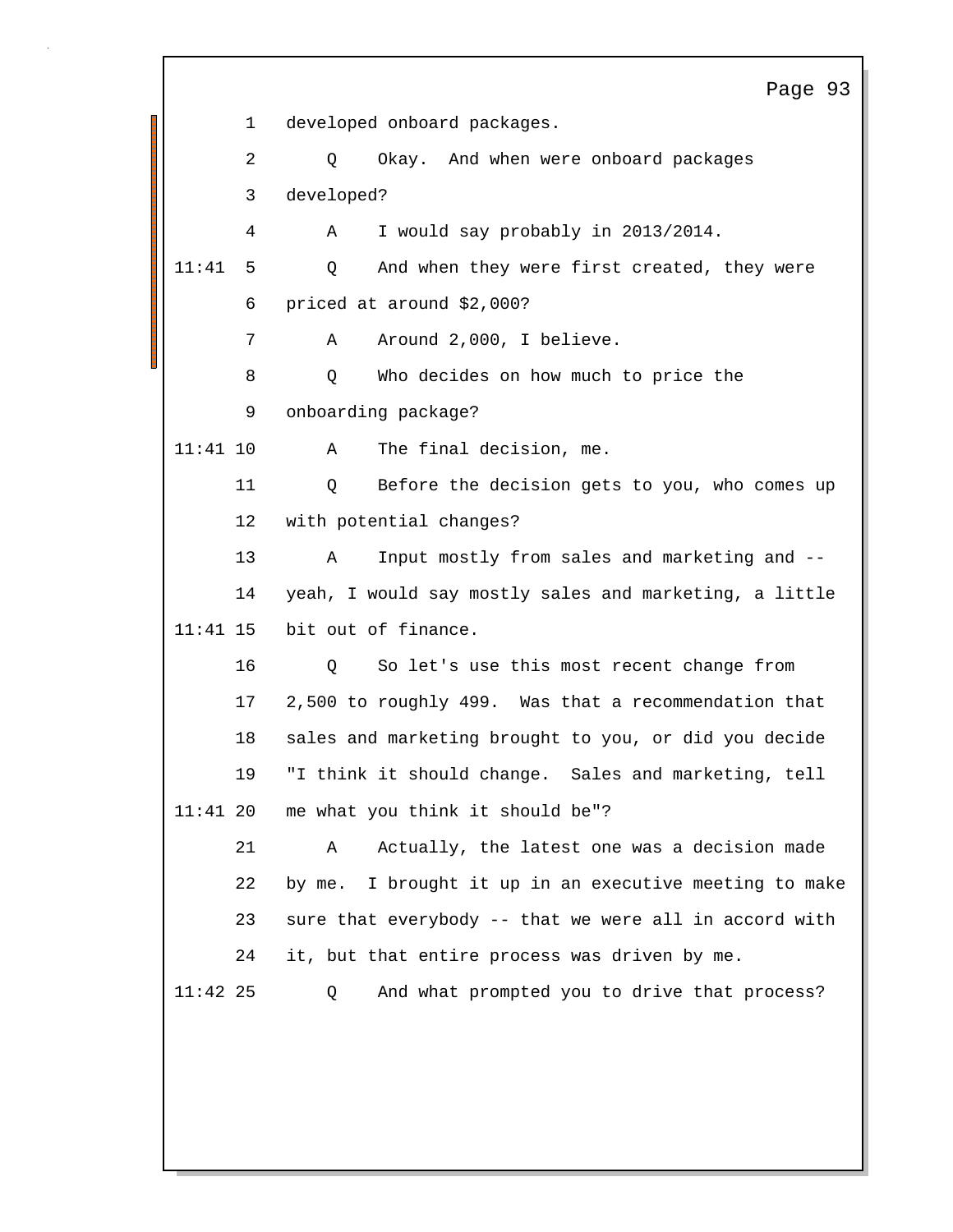|            |             | Page 177                                                |
|------------|-------------|---------------------------------------------------------|
|            | $\mathbf 1$ | software, and then we had to implement that new         |
|            | 2           | software.                                               |
|            | 3           | So IT probably ran Audrey for six to eight              |
|            | 4           | months.                                                 |
| 15:15      | 5           | And since July 1st, 2017, you've been using<br>Q        |
|            | 6           | BLESS; is that right?                                   |
|            | 7           | Since July.<br>Α                                        |
|            | 8           | Since July 2017, LuLaRoe has been using BLESS?<br>Q     |
|            | 9           | And it was stood up in January. And I was<br>Α          |
| $15:15$ 10 |             | sued by CMS, which was the credit card processor, and   |
|            | 11          | got an injunction against me, using a software that     |
|            | 12          | actually worked because -- I don't know why, but we     |
|            | 13          | were forced to -- basically, it was a situation where   |
|            | 14          | we were forced to settle with them so that we could     |
| $15:16$ 15 |             | actually get a software that would work and fulfill our |
|            | 16          | functions.                                              |
|            | 17          | So it sounds like BLESS has largely made --<br>Q        |
|            | 18          | so -- withdraw.                                         |
|            | 19          | With BLESS, it sounds like there's no reason            |
| 15:1620    |             | for IFRs to submit inventory or sales reports because   |
|            | 21          | it's automatic; right?                                  |
|            | 22          | It's there. Correct.<br>Α                               |
|            | 23          | Was there a time within the past six months<br>Q        |
|            | 24          | where IFRs were asked to submit an inventory and sales  |
| $15:16$ 25 |             | report?                                                 |
|            |             |                                                         |
|            |             |                                                         |

1

 $\Gamma$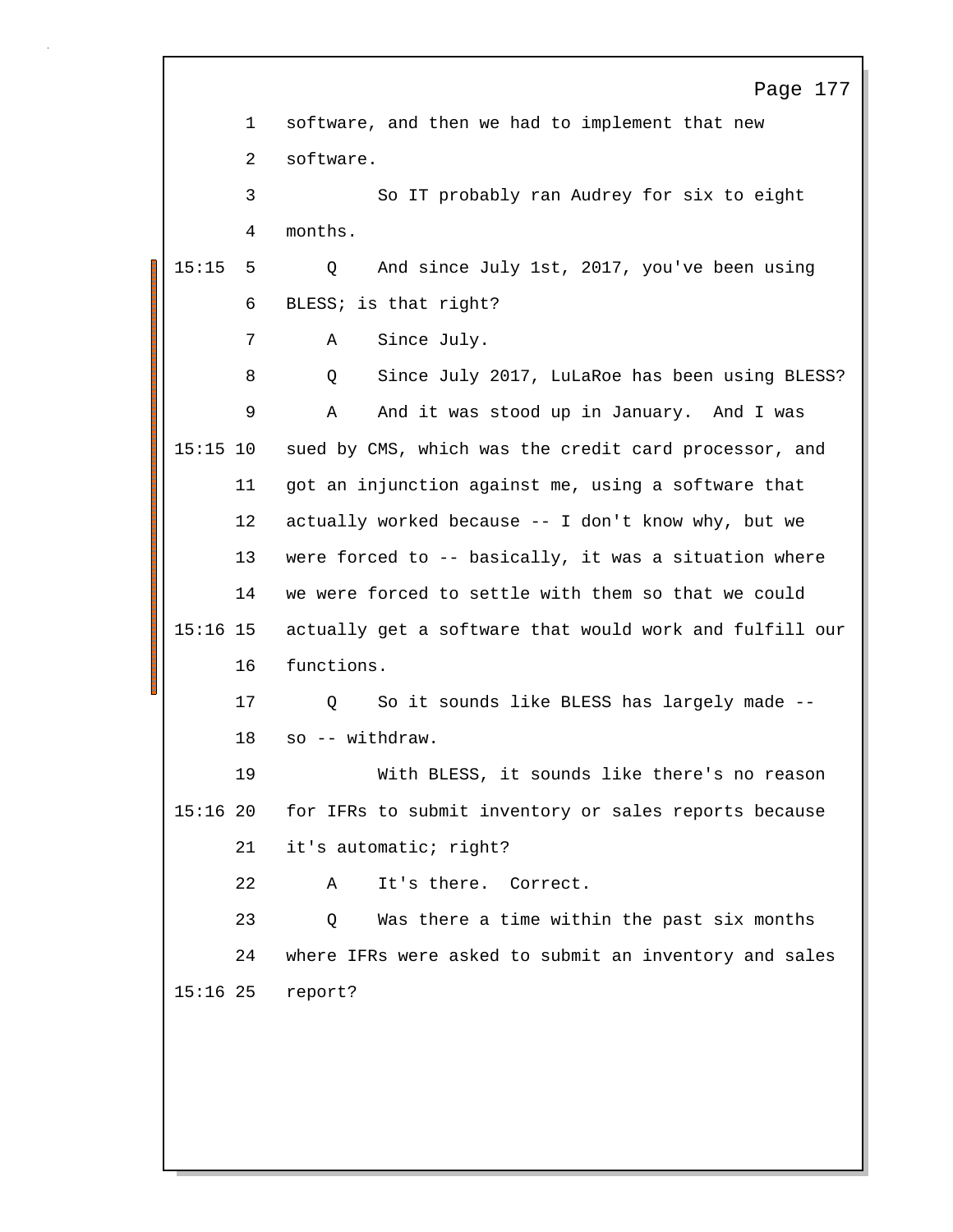|             | Page 187                                        |
|-------------|-------------------------------------------------|
| $\mathbf 1$ | And where is finance pulling the data that<br>Q |
| 2           | goes into creating those tax documents?         |
| 3           | MR. TODARO: Object on lack of foundation.       |
| 4           | THE WITNESS: I don't know. I would assume       |
| 15:32<br>5  | from our NetSuite accounting.                   |
| 6           | MR. KANADA: Why don't we do one more            |
| 7           | document, and then we'll take a quick break.    |
| 8           | What -- what is an Income Disclosure<br>Q       |
| 9           | Statement?                                      |
| $15:33$ 10  | MR. TODARO: Object to the form.                 |
| 11          | THE WITNESS: It's a -- I'm not sure. That's     |
| 12          | a broad question.                               |
| 13          | MR. KANADA: I'll just hand it to you.<br>That   |
| 14          | will be easier.                                 |
| $15:33$ 15  | (Deposition Exhibit 49 was marked for           |
| 16          | identification by the reporter, a               |
| 17          | copy of which is attached hereto.)              |
| 18          | What number?<br>MR. TODARO:                     |
| 19          | This is Exhibit 49, I believe.<br>MR. KANADA:   |
| $15:34$ 20  | It's been Bates-stamped WA-AG001175.            |
| 21          | Do you recognize this, Mr. Stidham?<br>Q        |
| 22          | Yes.<br>Α                                       |
| 23          | And is it LuLaRoe's 2016 Income Disclosure<br>Q |
| 24          | Statement?                                      |
| $15:34$ 25  | Α<br>Yes.                                       |
|             |                                                 |
|             |                                                 |
|             |                                                 |
|             |                                                 |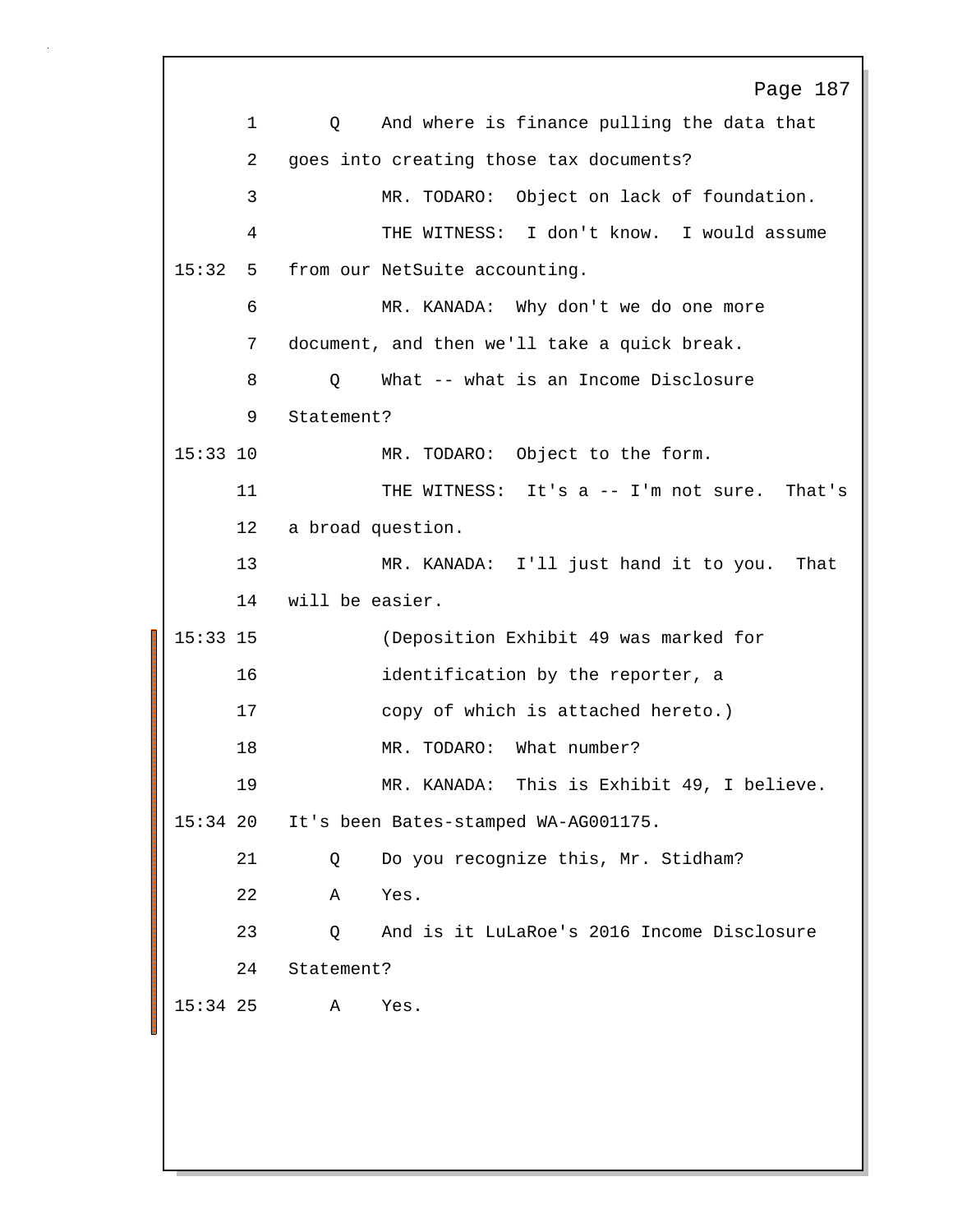Page 188 1 Q And who prepared this? 2 MR. TODARO: If you know. 3 THE WITNESS: I don't know. 4 BY MR. KANADA: 515:34 Q Were these prepared in any other years other 6 than 2016? 7 A I also don't know. 8 Q Do you know where the data came from that was 9 used to create this? 15:34 10 MR. TODARO: Object to the form. 11 THE WITNESS: Specifically, no. 12 BY MR. KANADA: 13 Q And do you know when -- so this was -- we 14 pulled this from your website -- from LuLaRoe's 1515:35 website. Do you know when it was available on 16 LuLaRoe's website? 17 A No, I do not. 18 Q Who would be the best person to answer all of 19 these questions? 2015:35 A Possibly someone in marketing. Again, I don't 21 know that anybody would have that knowledge off the top 22 of their head. So, if you are looking for that 23 information, they would need to prepare. 24 MR. KANADA: Why don't we take a short break. 15:36 25 MR. TODARO: Sure.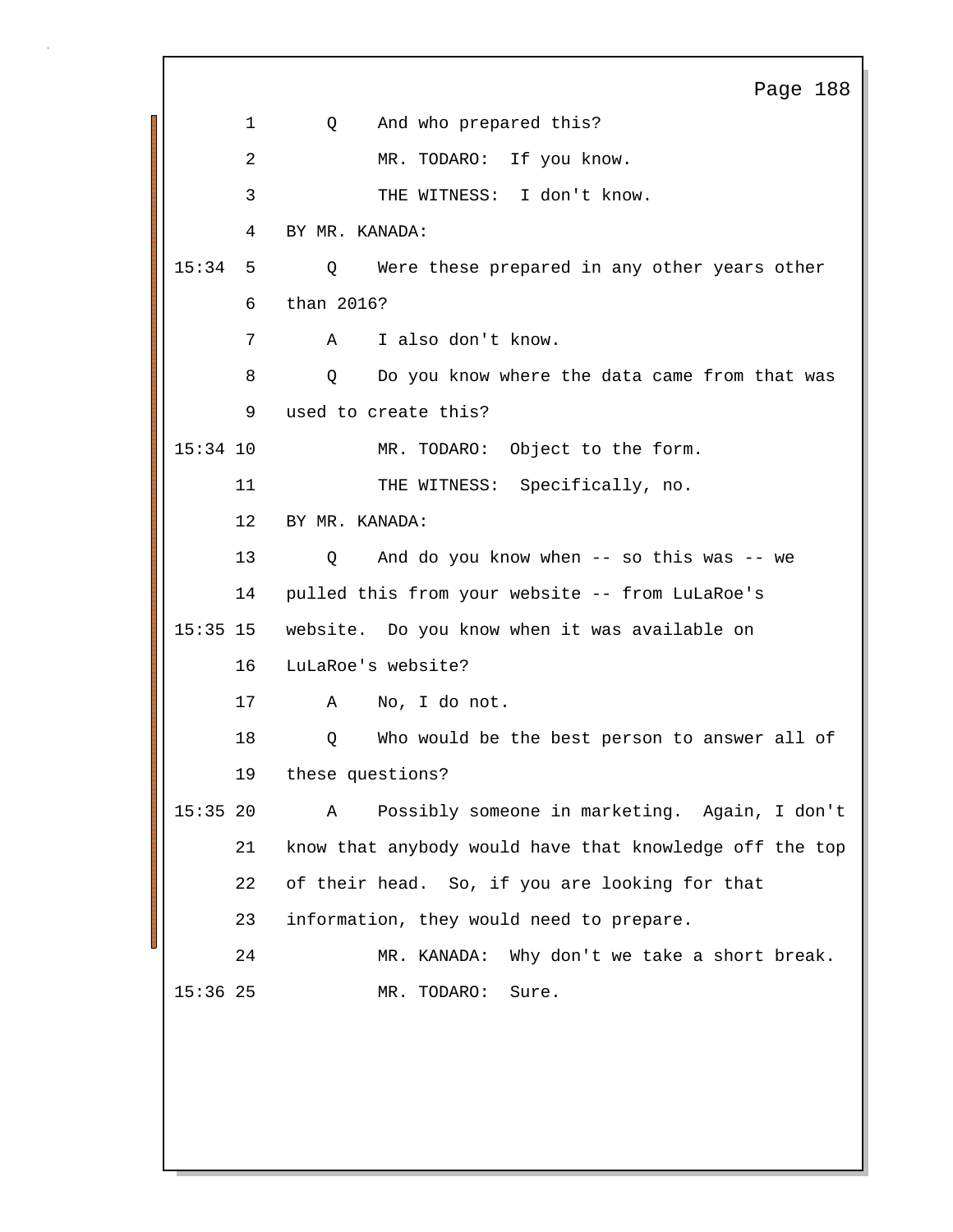Page 189 1 THE VIDEOGRAPHER: Off the record. The time 2 is 3:36 p.m. 3 (Off the record.) 4 (Deposition Exhibit 50 was marked for 15:36 5 identification by the reporter, a 6 copy of which is attached hereto.) 7 THE VIDEOGRAPHER: Going back on the record, 8 the time is 3:49 p.m. 9 BY MR. KANADA: 15:49 Q Welcome back, Mr. Stidham. I'm handing you 10 11 Exhibit 50. This is a screen shot of a video -- the 12 first frame of a video we are going to be using 13 momentarily, and it's a screen capture of a YouTube 14 video that's publicly available. We will be dealing 15:50 15 with the video in a moment; but, first, I want to ask 16 you questions about some of the items on this page. 17 Do you see, in the bottom right corner of the 18 video frame, it says "Zoom"? 19 A Yes. 15:50 Q What is Zoom? 20 21 A It's a live video-conferencing platform. 22 Q And LuLaRoe has used it in the past to stream 23 videoconferences; is that right? 24 A Correct. 15:50 Q And if you look an inch below DeAnne's right 25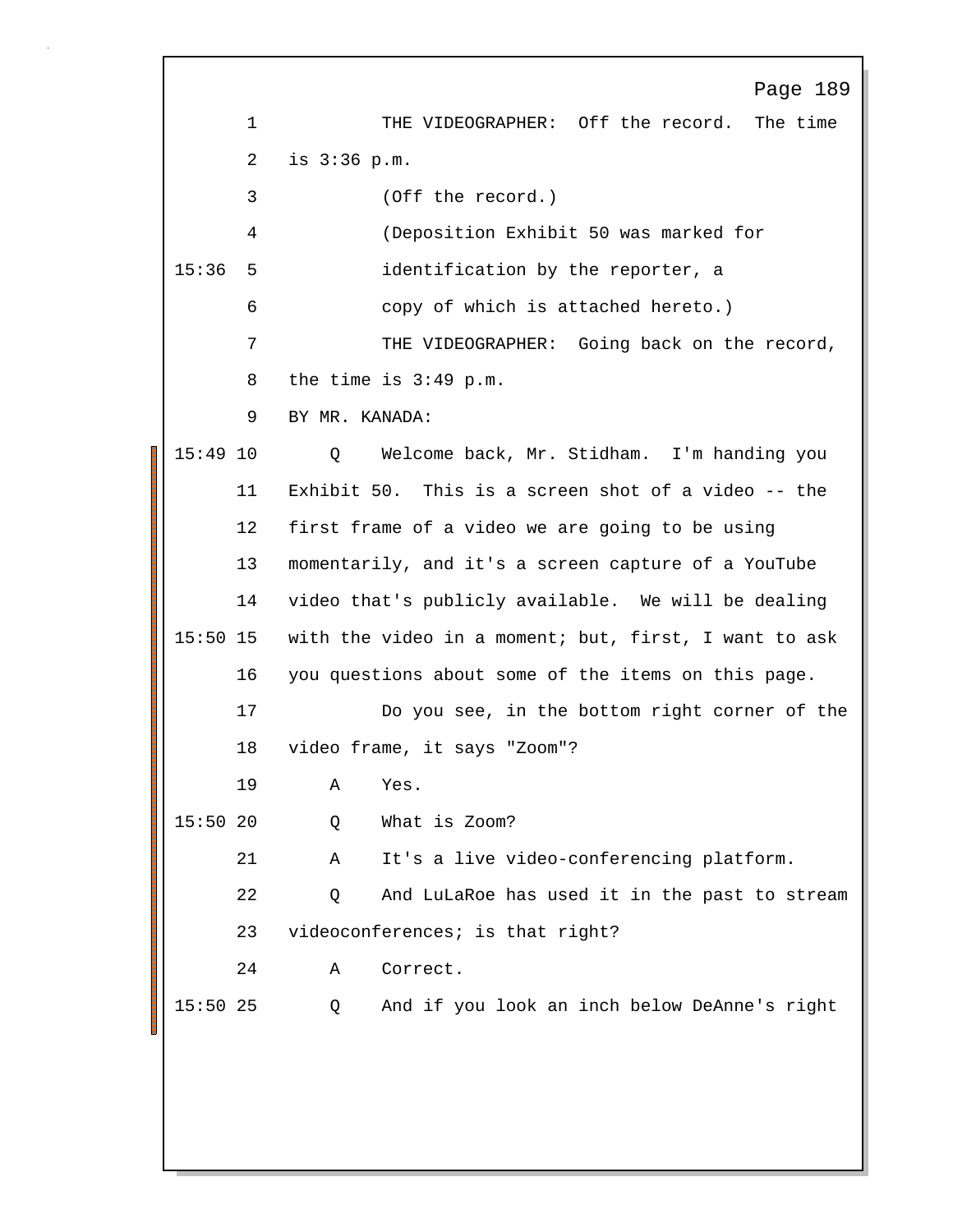Page 190 1 hand, there's a little square icon, and it says 2 "Webinar Webinars." Is that a LuLaRoe graphic? 3 A I don't know. 4 Q And the title of the video, according to this 515:51 web page, is "Tuesday 10am LuLaRoe Update Webinar - 6 3.28.17." 7 Earlier, we talked about weekly calls. Was 8 one of those weekly calls a LuLaRoe update call? 9 A Yes. 15:51 10 0 And does LuLaRoe make those available online 11 to IFRs? 12 A We do now. Again, I'm not sure that we always 13 had the technology available to do that. 14 Q And, in fact, were those webinars available to 15:51 15 anyone, not just IFRs? 16 A I'm not sure who they were available to. 17 Q If you look about an inch below "Zoom," it 18 says "18,497 watching now." 19 Does this indicate how many people watched the 15:51 20 Zoom video? 21 MR. TODARO: Objection. Lack of foundation. 22 THE WITNESS: I would assume that that's what 23 that is. 24 BY MR. KANADA: 15:52 25 Q Okay. There's a screen in front of you, which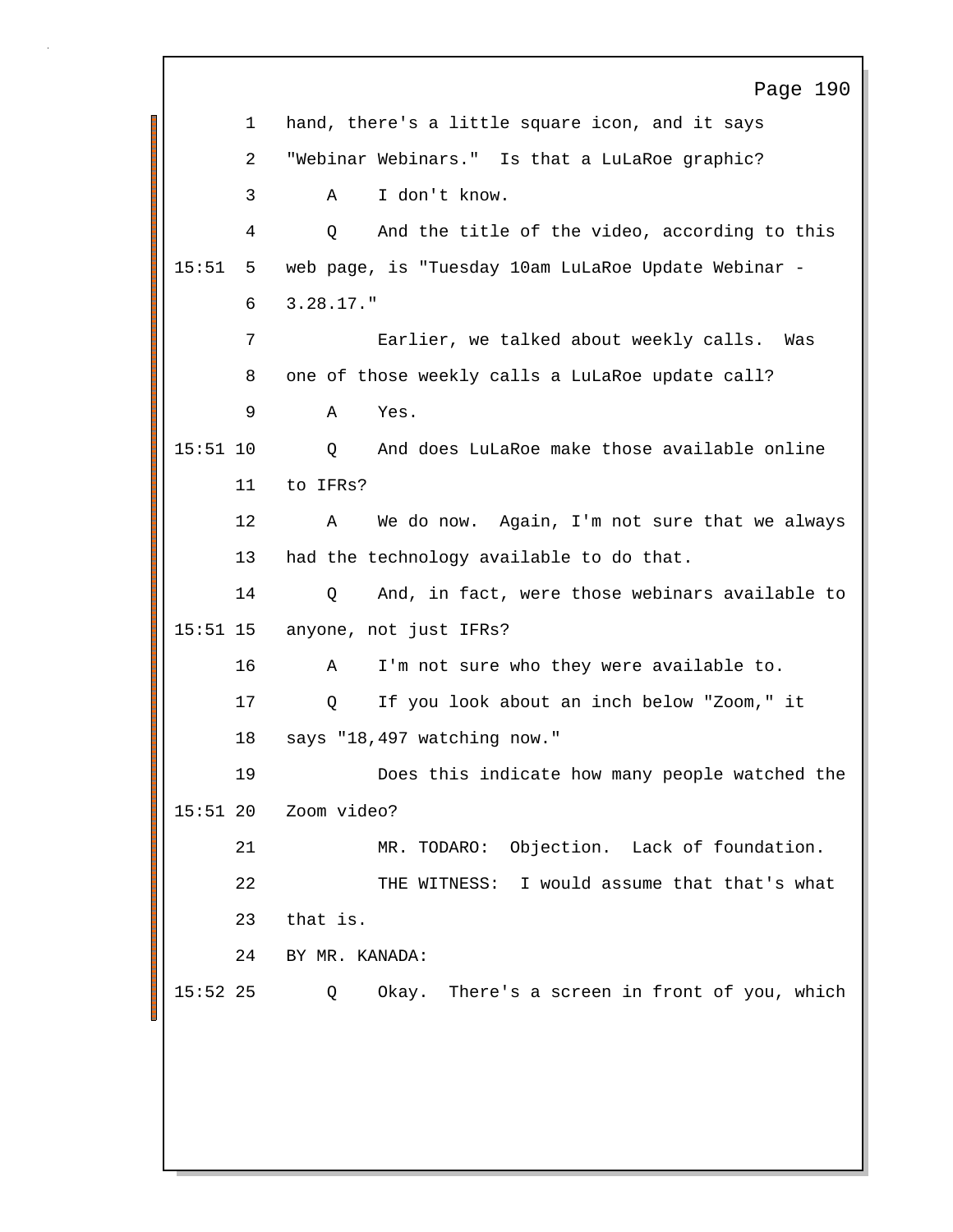|       | Page 191                                                                                     |
|-------|----------------------------------------------------------------------------------------------|
|       | we are going to use to play portions of this video, and                                      |
|       | I am going to ask that Exhibit 51 be designated as the                                       |
|       | video file, if that's possible. The video file is                                            |
|       | WA-AG-000973.                                                                                |
|       | (Ms. Brady: Good morning. Good morning.)                                                     |
|       | MR. KANADA: Okay. So this is the screen                                                      |
| 7     | capture.                                                                                     |
| 8     | In general, when you presented for the LuLaRoe<br>Q                                          |
| 9     | update webinars, did you prepare a script in advance?                                        |
|       | Α<br>No.                                                                                     |
| 11    | Did you have any outlines or notes?<br>Q                                                     |
| 12    | Sometimes, yes. Sometimes, no.<br>Α                                                          |
| 13    | Would you generally prepare it with anyone<br>Q                                              |
| 14    | else before presenting on these weekly calls?                                                |
|       | Occasionally, but not generally.<br>Α                                                        |
| 16    | And just to confirm for the record, in this<br>Q                                             |
| 17    | video, that's you and DeAnne Stidham; correct?                                               |
| 18    | Correct.<br>Α                                                                                |
| 19    | And based on the background that's behind you,<br>Q                                          |
|       | can you tell where you are?                                                                  |
| 21    | We would be in DeAnne's office.<br>Α                                                         |
| 22    | MR. KANADA: Okay. I am going to move the                                                     |
| 23    | video to ten minutes and 30 seconds, approximately.                                          |
| 24    | (The video was played as follows:                                                            |
|       | This is in the heavens above<br>"MR. STIDHAM:                                                |
|       |                                                                                              |
|       |                                                                                              |
|       |                                                                                              |
|       |                                                                                              |
| 15:53 | $\mathbf 1$<br>2<br>3<br>4<br>5<br>6<br>$15:53$ 10<br>$15:53$ 15<br>$15:54$ 20<br>$15:54$ 25 |

l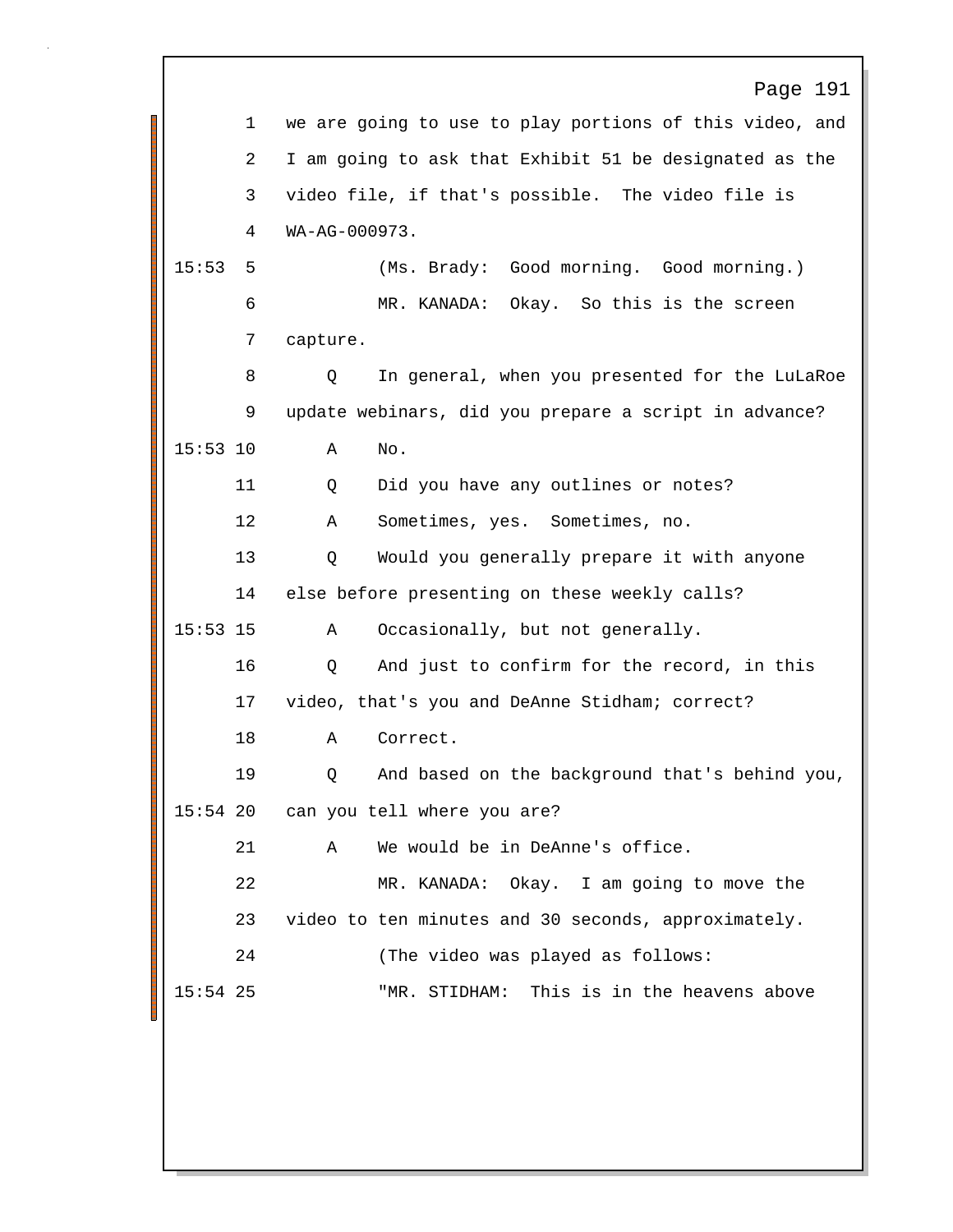|          |    | Page 192                                                |
|----------|----|---------------------------------------------------------|
|          | 1  | us, and it's not moving. The next thing that people     |
|          | 2  | are concerned about is this move that we are going to   |
|          | 3  | make to compensation that's based on your sales. Now,   |
|          | 4  | this is very simple. There's several reasons why we     |
| 15:54    | 5  | are doing this. The first one is so that we can         |
|          | 6  | completely align behavior in the company. I've given    |
|          | 7  | this example before. I want to give it again.           |
|          | 8  | "If I get paid when you order product and I             |
|          | 9  | call you and tell you that you need to order more       |
| 15:55 10 |    | product, your first response is going to be 'He only    |
|          | 11 | says that because he's going to get paid.' If I get     |
|          | 12 | paid when you sell product and I tell you 'You need to  |
|          | 13 | bulk up your inventory a little bit. You don't have     |
|          | 14 | enough inventory to have a great sale, ' all at once,   |
| 15:55 15 |    | you know, 'Well, gee, he doesn't get paid unless I sell |
|          | 16 | product. So the advice he's giving me must be to        |
|          | 17 | really help me sell product.'                           |
|          | 18 | "Now, what it does is it aligns the leadership          |
|          | 19 | of the company<br>$^{\prime\prime}$                     |
| 15:55 20 |    | BY MR. KANADA:                                          |
|          | 21 | Okay. So there are a couple issues discussed<br>Q       |
|          | 22 | that I would like to ask you questions on. At the       |
|          | 23 | beginning of that clip, you indicated people had        |
|          | 24 | expressed concern about the move to compensation-based  |
| 15:55 25 |    | sales. Do you remember anyone expressing those          |
|          |    |                                                         |
|          |    |                                                         |

I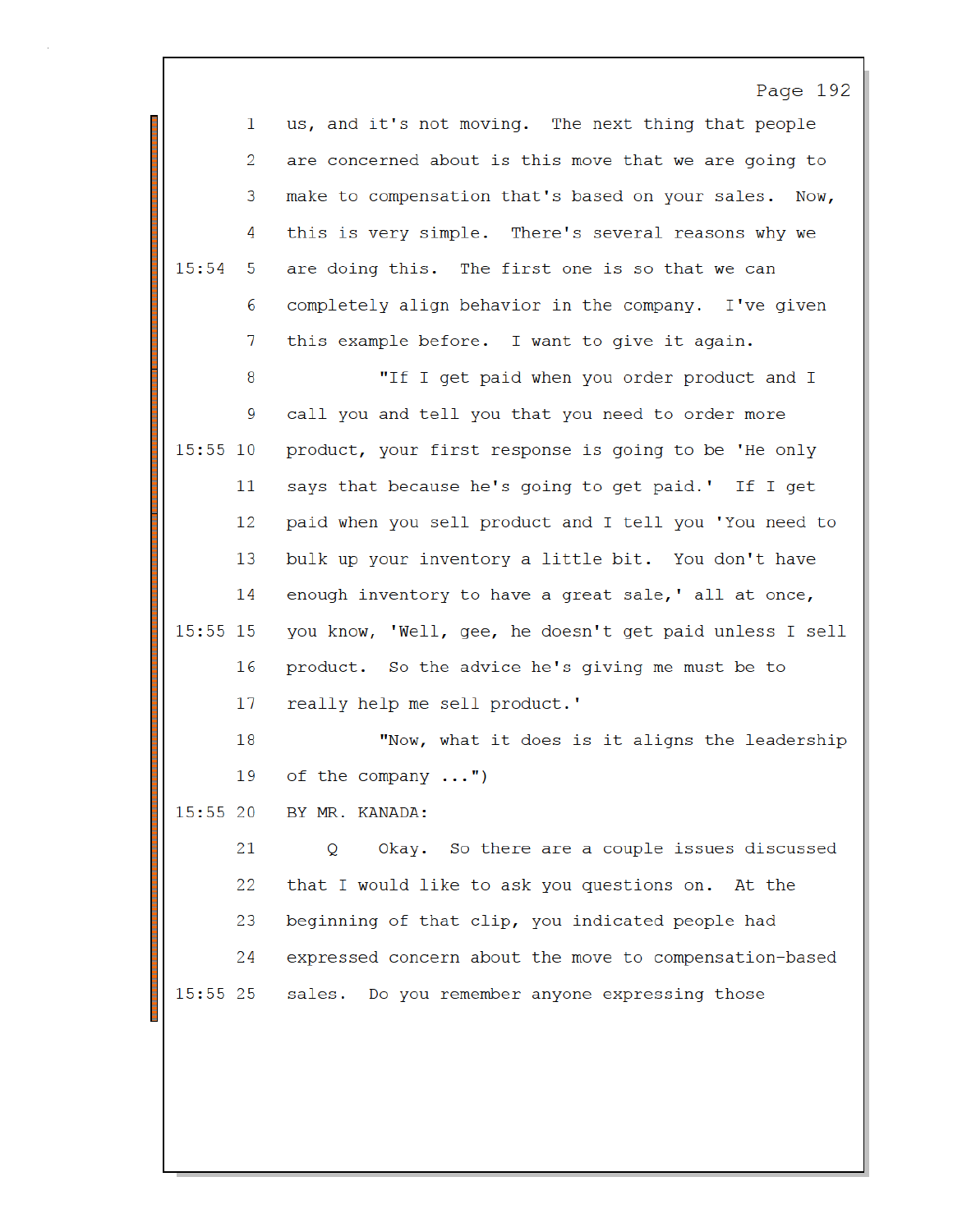Page 193 1 concerns? 2 A Yes. 3 Q And what -- how did they articulate the 4 concern, and what did they tell you? 15:56 5 A People are generally afraid of change, and 6 people were certain that making a change was going to 7 change everything. And so my objective was to reassure 8 them that, in reality, nothing really changed. It 9 was -- it was just aligning the reward system to the 15:56 10 desired behavior. 11 Q And you address this idea that folks might say 12 "Mark, he's only saying that because he's going to get 13 paid." I just want to clarify when in the process 14 LuLaRoe gets paid. 1515:56 Before 2017, LuLaRoe got paid by the IFR when 16 they ordered product; right? 17 A Correct. 18 Q And after 2017, LuLaRoe also got paid when 19 someone ordered product; correct? 15:57 20 A Correct. 21 Q So that change in the compensation program 22 didn't actually impact when LuLaRoe was paid? 23 A No. 24 Q I am going to try to move the video to 12 15:57 25 minutes and -- pardon me. There's a follow-up question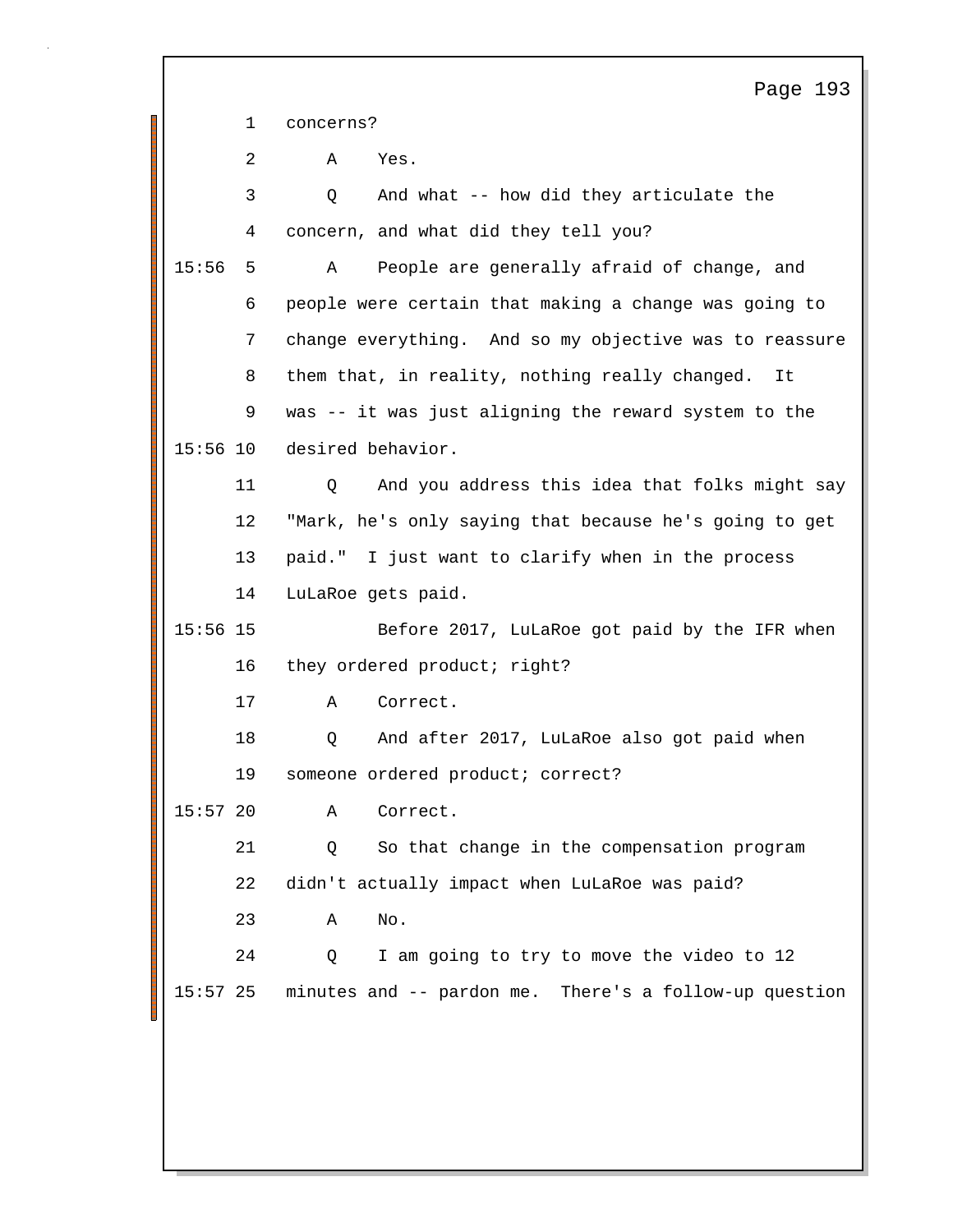|            | Page 194                                                     |
|------------|--------------------------------------------------------------|
| 1          | I should have mentioned. So you mentioned a few              |
| 2          | seconds ago the desired behavior.                            |
| 3          | What would be some examples of undesirable                   |
| 4          | behavior that you were aware of at that time?                |
| 15:57<br>5 | Undesirable behavior would be people who were<br>A           |
| 6          | unscrupulous, who were driving people to order for           |
| 7          | their own benefit. It would be people not paying close       |
| 8          | attention to their inventory levels and ordering more        |
| 9          | inventory than they needed and basically not being           |
| $15:58$ 10 | driven to order what they needed in order to                 |
| 11         | successfully service their customers and creating            |
| 12         | questions in the leadership.                                 |
| 13         | Again, there was a misalignment, and I think I               |
| 14         | explained it pretty clearly on the call. There's a           |
| 15:58 15   | misalignment between the desired behavior and                |
| 16         | communication around that desired behavior.                  |
| 17         | Why would someone order inventory that they<br>Q.            |
| 18         | don't need?                                                  |
| 19         | MR. TODARO: Object to the form. Foundation                   |
| 15:58 20   | Speculation.                                                 |
| 21         | THE WITNESS: And I'm just going to say, you                  |
| 22         | would have to ask them. People are driven by so many         |
| 23         | different motives and so many different things.              |
| 24         | BY MR. KANADA:                                               |
| 15:59 25   | Are you referring at all to the idea of<br>$Q \qquad \qquad$ |
|            |                                                              |
|            |                                                              |
|            |                                                              |

I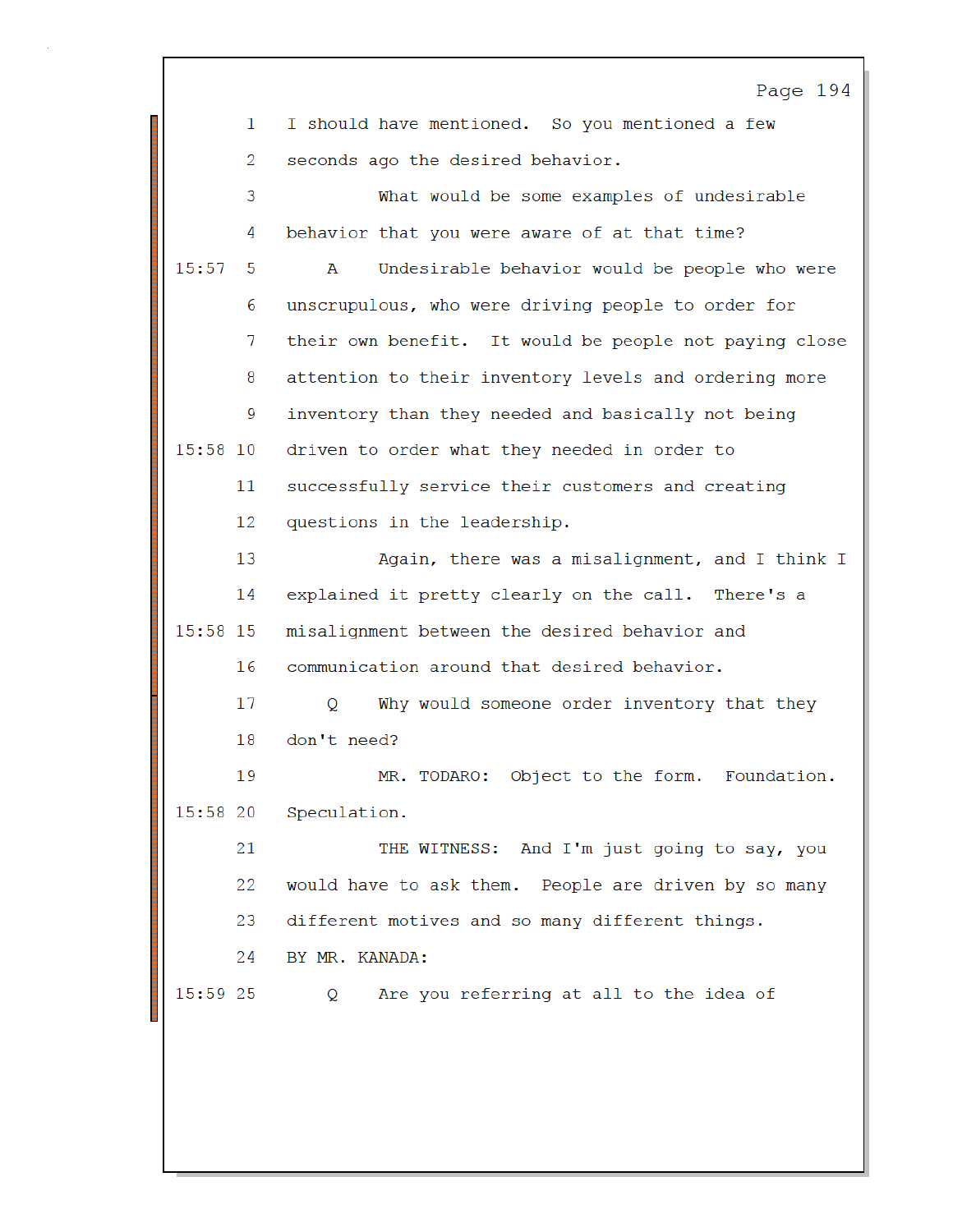|            | Page 195                                                |
|------------|---------------------------------------------------------|
| 1          | someone ordering inventory to qualify for bonuses?      |
| 2          | That could be one of them.<br>A                         |
| 3          | Are there other reasons that you can think of?<br>Q     |
| 4          | Social pressure to look like you are<br>A               |
| 15:59<br>5 | qualifying at a higher rank. Social pressure to         |
| 6          | respond to your sponsor so that they could get a bigger |
| 7          | bonus check. There could be an emotional component of   |
| 8          | just ordering product because it was pretty and you     |
| 9          | liked it and you run your business like you run your    |
| $15:59$ 10 | own closet. There's thousands of reasons why people     |
| 11         | could be engaging in behavior that wasn't as productive |
| 12         | for their business as they could have been.             |
| 13         | And were you aware at the time of any<br>Q              |
| 14         | instances of that happening?                            |
| 15:59 15   | Specific instances, no, but very aware that it<br>A     |
| 16         | was -- that there was a potential.                      |
| 17         | When did you become aware of this potential?<br>Q       |
| 18         | On the day we started the comp plan.<br>A               |
| 19         | Have you heard any anecdotes of that<br>Q               |
| 16:00 20   | happening?                                              |
| 21         | I can see that some of that may have happened,<br>A     |
| 22         | or I'm not even going to say "may have." I can see      |
| 23         | that some of that happened by looking at order and      |
| 24         | sell-through data. Knowing that my sell-through data    |
| 16:0025    | wasn't highly accurate, there still was enough of a     |
|            |                                                         |
|            |                                                         |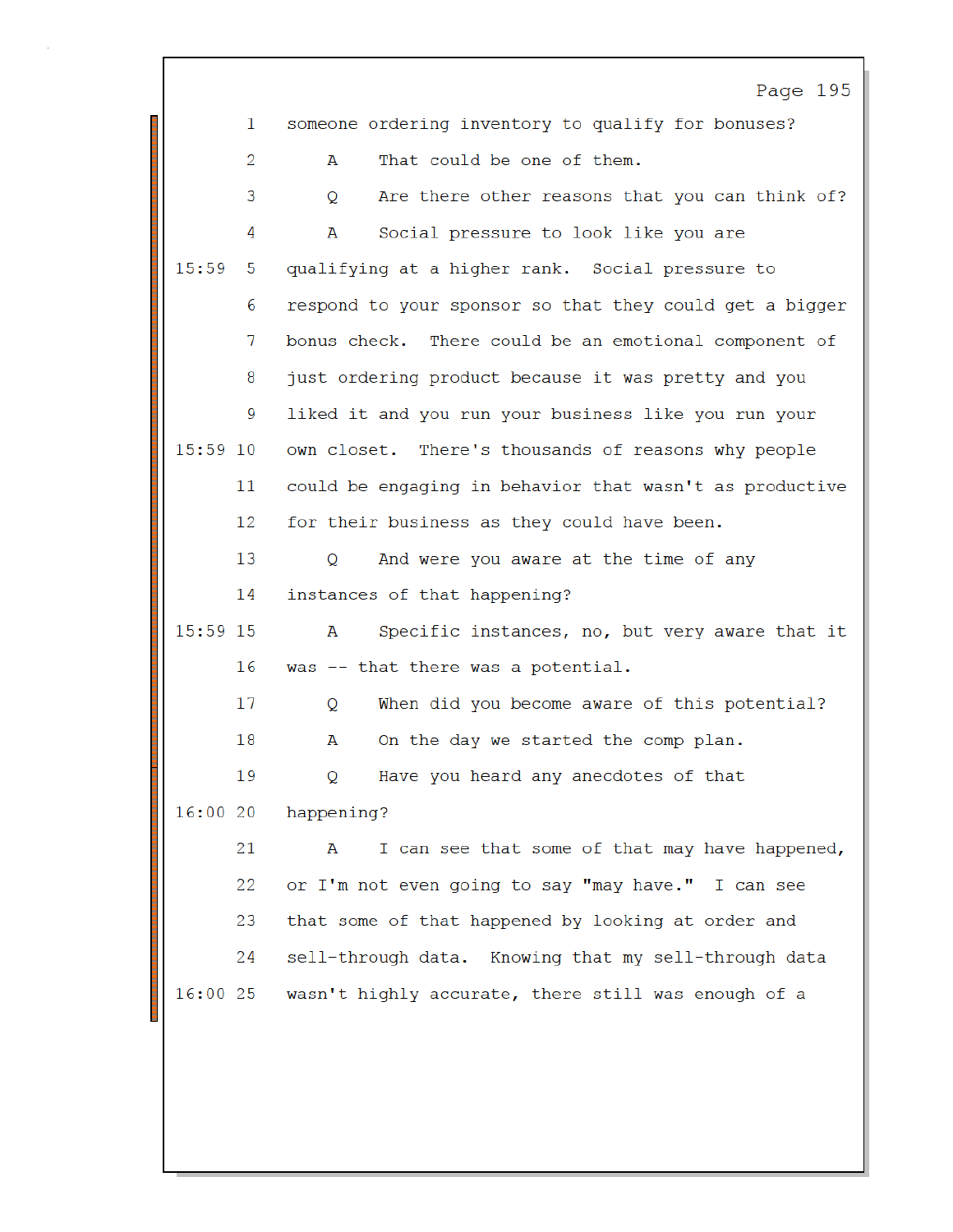|            |    | Page 196                                                |
|------------|----|---------------------------------------------------------|
|            | 1  | difference in ordering and sell-through that I was      |
|            | 2  | concerned about it.                                     |
|            | 3  | And based -- when, based on the data, did you<br>O      |
|            | 4  | become concerned about it?                              |
| 16:00      | 5  | Again, I was concerned about it from day one.<br>A      |
|            | 6  | You cannot reward Behavior A and anticipate that you    |
|            | 7  | will get Behavior B. Unfortunately, I did not have      |
|            | 8  | access to data to identify the rewards for Behavior B;  |
|            | 9  | so we took the next best thing.                         |
| $16:01$ 10 |    | And what about the old, previous comp plan,<br>Q        |
|            | 11 | incentivized, ordering more inventory than one might    |
|            | 12 | need?                                                   |
|            | 13 | MR. TODARO: Object to the form.                         |
|            | 14 | THE WITNESS: Again, I think we just answered            |
| $16:01$ 15 |    | that, and that is multiple reasons why people would do  |
|            | 16 | that, many of them social pressure, emotional reasons,  |
|            | 17 | poor analysis of your business.                         |
|            | 18 | BY MR. KANADA:                                          |
|            | 19 | Earlier, we talked about how, when DeAnne<br>Q          |
| $16:01$ 20 |    | first started, in the early days when she first started |
|            | 21 | having other people besides DeAnne sell, there wasn't a |
|            | 22 | comp plan. I think you said 2014 was when the first     |
|            | 23 | comp plan came into existence.                          |
|            | 24 | Do you have a month estimate as to when the             |
| $16:02$ 25 |    | first comp plan came into existence?                    |
|            |    |                                                         |
|            |    |                                                         |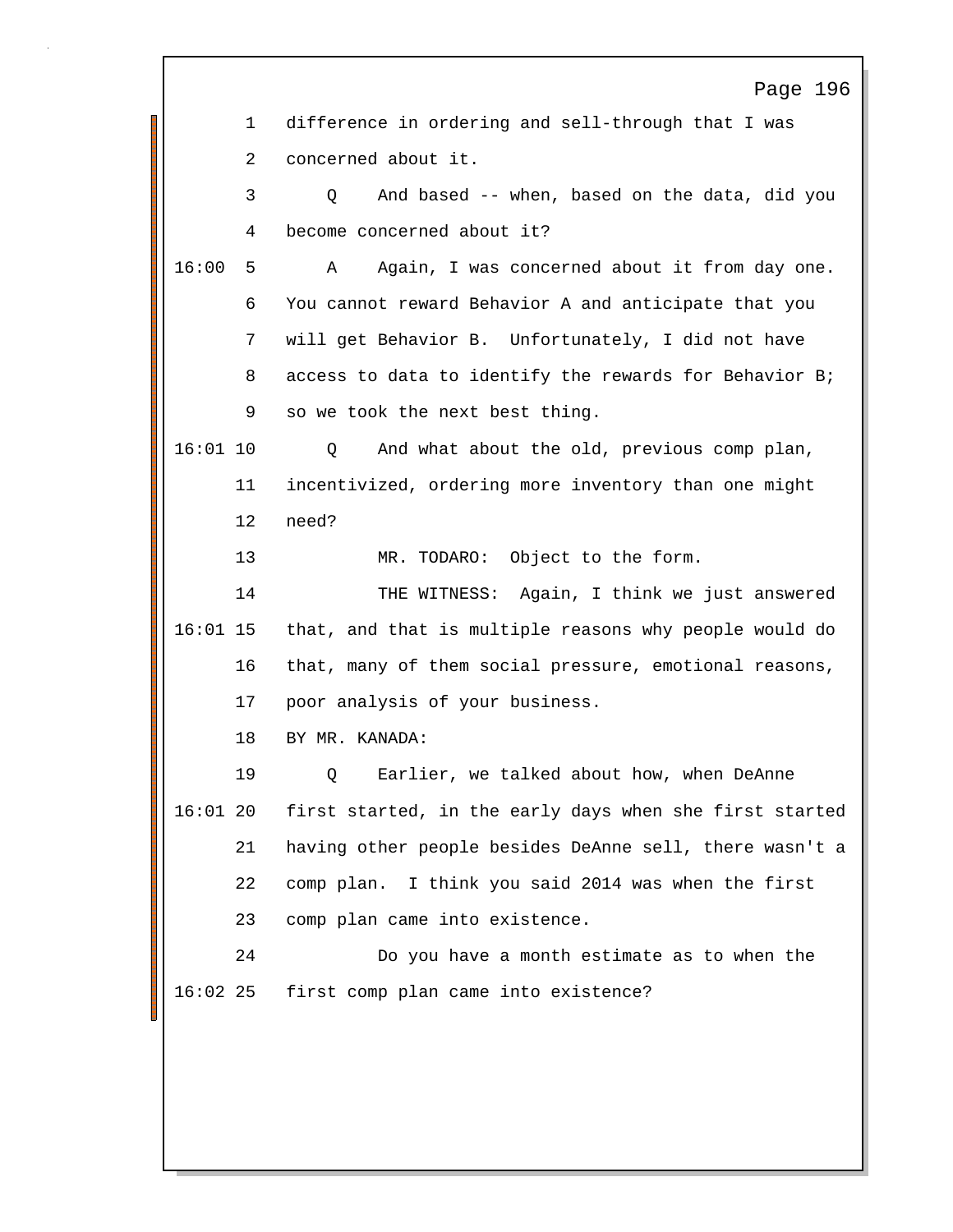Page 197 So the 5 percent bonus was adapted fairly  $\mathbf{1}$  $\mathbb A$ 2 early, but the comp plan that became -- that became the 3 management plan was -- it probably started in early 2014. I remember, on the cruise, having specific 4  $16:02$ 5 discussions about it and putting, kind of, discussions about what was available to us and what did we want to 6  $7\overline{ }$ accomplish and how would -- how would we compensate those behaviors. 8 9 Those conversations took place on the cruise,  $16:02$  10 which would have been in February. So shortly after 11 that would have been when the comp plan was instigated. And just to make sure I understand your 12  $\circ$ 13 analogy with Behavior A and Behavior B correctly, Behavior A is ordering inventory; right? 14 16:03 15 In this case, we could make that assumption, A 16 yes. Okay. And Behavior B would be selling retail? 17 Q 18 Right.  $\mathbf{A}$ 19 So, in other words, the old incentive plan Q  $16:0320$ didn't encourage retail sales? 21 MR. TODARO: Object to the form. 22 THE WITNESS: I'm sorry. Ask it again. 23 BY MR. KANADA: 24 Q So, in other words, the old compensation plan  $16:03$  25 didn't incentivize retail sales?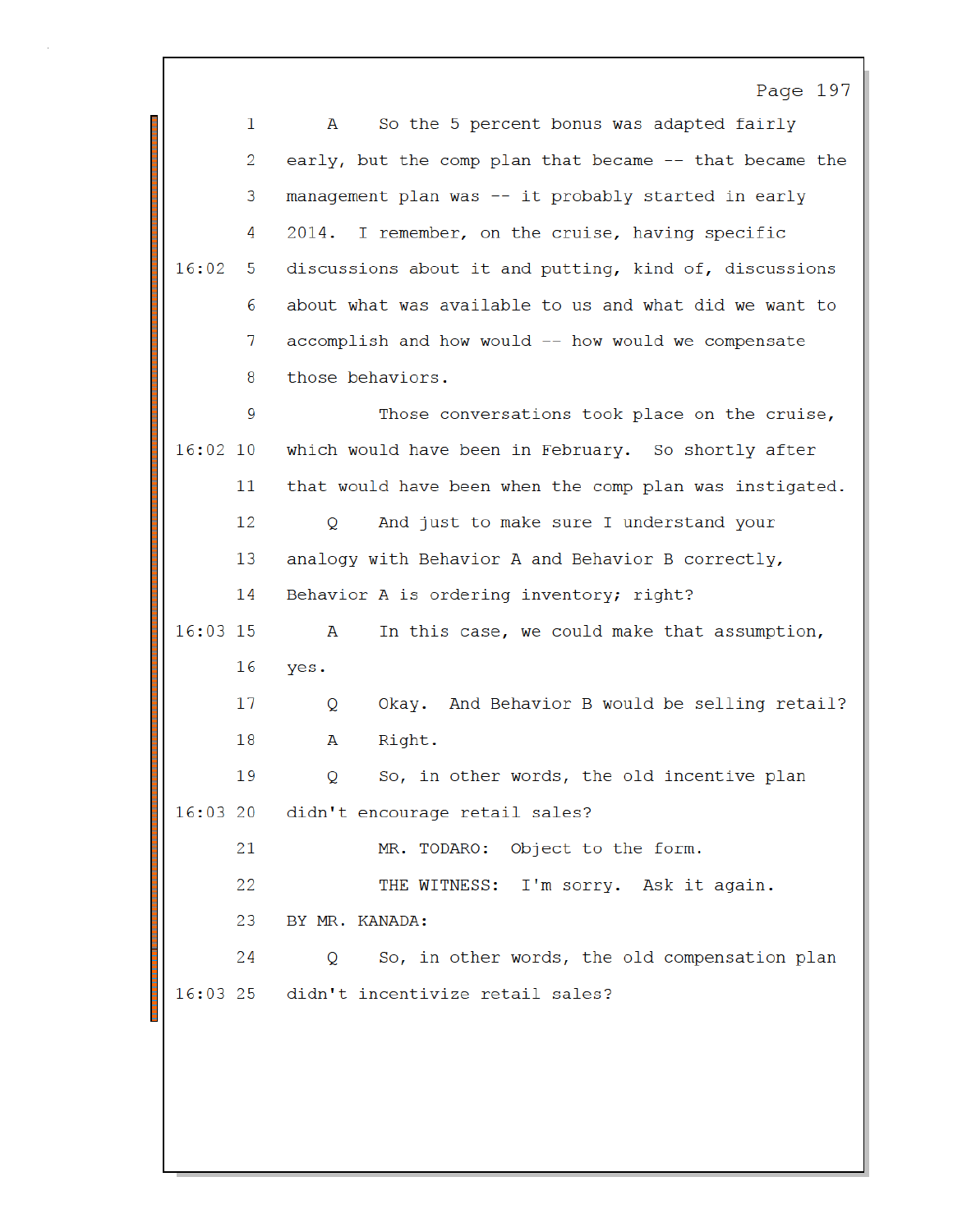|            |                | Page 198                                                |
|------------|----------------|---------------------------------------------------------|
|            | $\mathbf{1}$   | MR. TODARO: Same objection.                             |
|            | $\overline{2}$ | THE WITNESS: The specifics of the comp plan             |
|            | 3              | maybe didn't; but all of the language, all of the       |
|            | 4              | education, all of the discussion, the culture,          |
| 16:03      | 5              | everything else pointed to sales. We were always a      |
|            | 6              | sales-based company.                                    |
|            | 7              | BY MR. KANADA:                                          |
|            | 8              | And when you say "specifics," what are you<br>Q         |
|            | 9              | referring to?                                           |
| $16:03$ 10 |                | I'm referring to everything around the<br>A             |
|            | 11             | business pointed to sales.                              |
|            | 12             | MR. KANADA: Okay. For the record, I'm going             |
|            | 13             | to start playing at 12:10 of Exhibit 51.                |
|            | 14             | (The video was played as follows:                       |
| 16:04 15   |                | "MR. STIDHAM: by integrity. Now, the                    |
|            | 16             | second -- there's some other benefits to that, and one  |
|            | 17             | is that it completely -- I'm not going to say           |
|            | 18             | 'completely,' but it insulates us from FTC violations.  |
|            | 19             | One of the things that the Federal Trade Commission     |
| 16:0420    |                | looks at in direct-sales companies is a question 'Is    |
|            | 21             | the product being sold to a consumer, or is this just a |
|            | 22             | process by which they build a pyramid where people just |
|            | 23             | keep buying product and none of it gets sold?' We       |
|            | 24             | cannot take the risk of the FTC looking at us and       |
| $16:04$ 25 |                | saying we are not selling through to the end consumer.  |
|            |                |                                                         |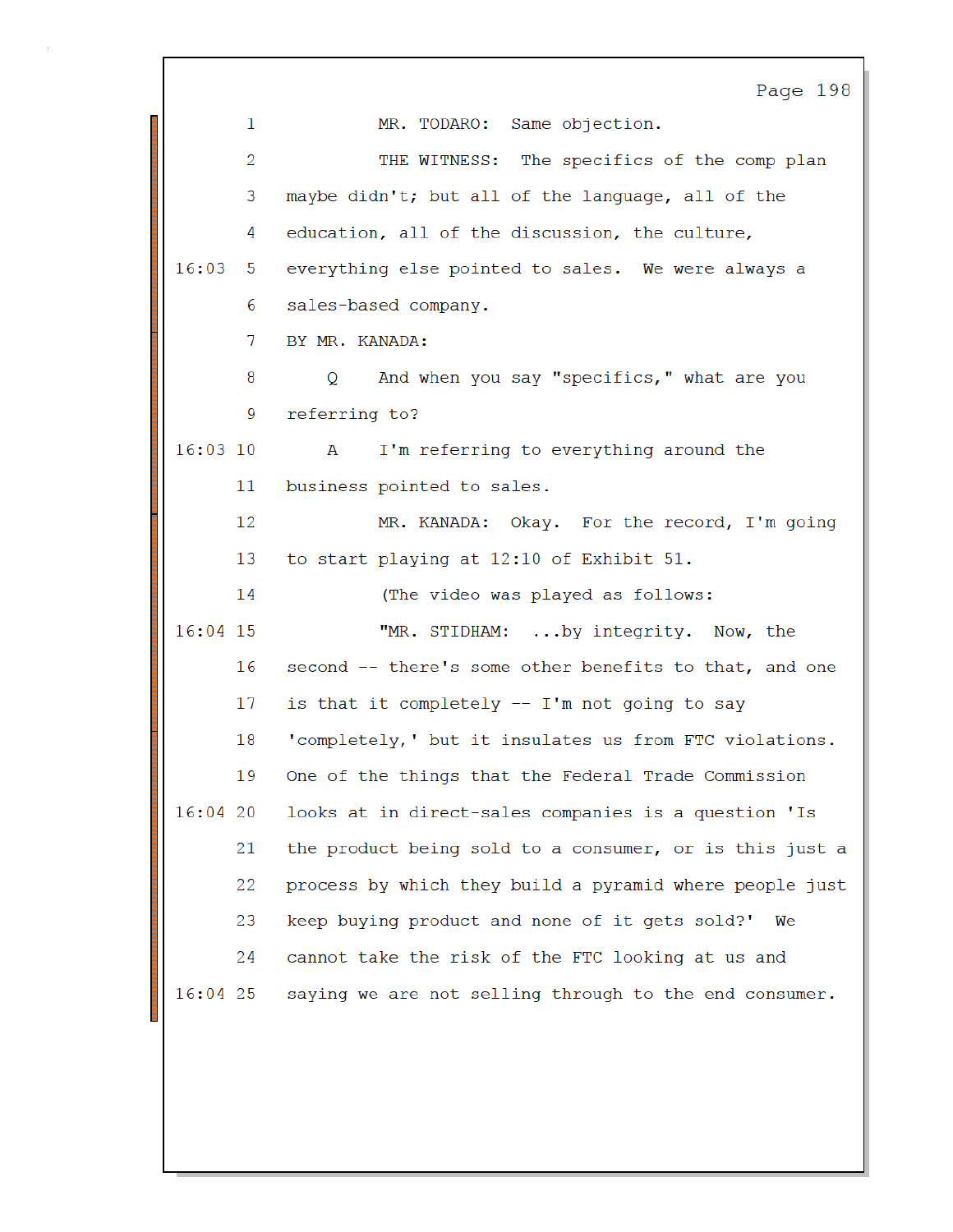Page 199 1 Therefore, we need to reward that behavior of selling 2 through. 3 "A couple of other things, other benefits, 4 first of all, it takes away anybody that wants to  $16:05$  5 say  $-$  I mean, in social media, there's some comments 6 about this being a pyramid and that we are just pushing 7 the sales. So I want you --") 8 BY MR. KANADA: 9 Q Okay. So let's address some of those points. 16:05 10 Why did you tell viewers that the new plan insulates 11 LuLaRoe from FTC violations? 12 MR. TODARO: Object to the form. Misstates. 13 THE WITNESS: I believe that what I said was 14 that the FTC looks at compensation plans, and 1516:05 compensation plans that pay on ordering from the 16 company is one of the indicia that the FTC would look 17 at. And I wanted to make sure that they weren't -- 18 that they -- that they weren't looking at us because of 19 a piece of a plan that may have appeared to not be in 2016:05 alignment with their latest directives. I don't 21 believe there's law on that. I believe there's 22 directives and indications from the FTC of what they 23 look at. 24 And we knew who we were as a company. We knew 2516:06 that we were selling millions -- millions and millions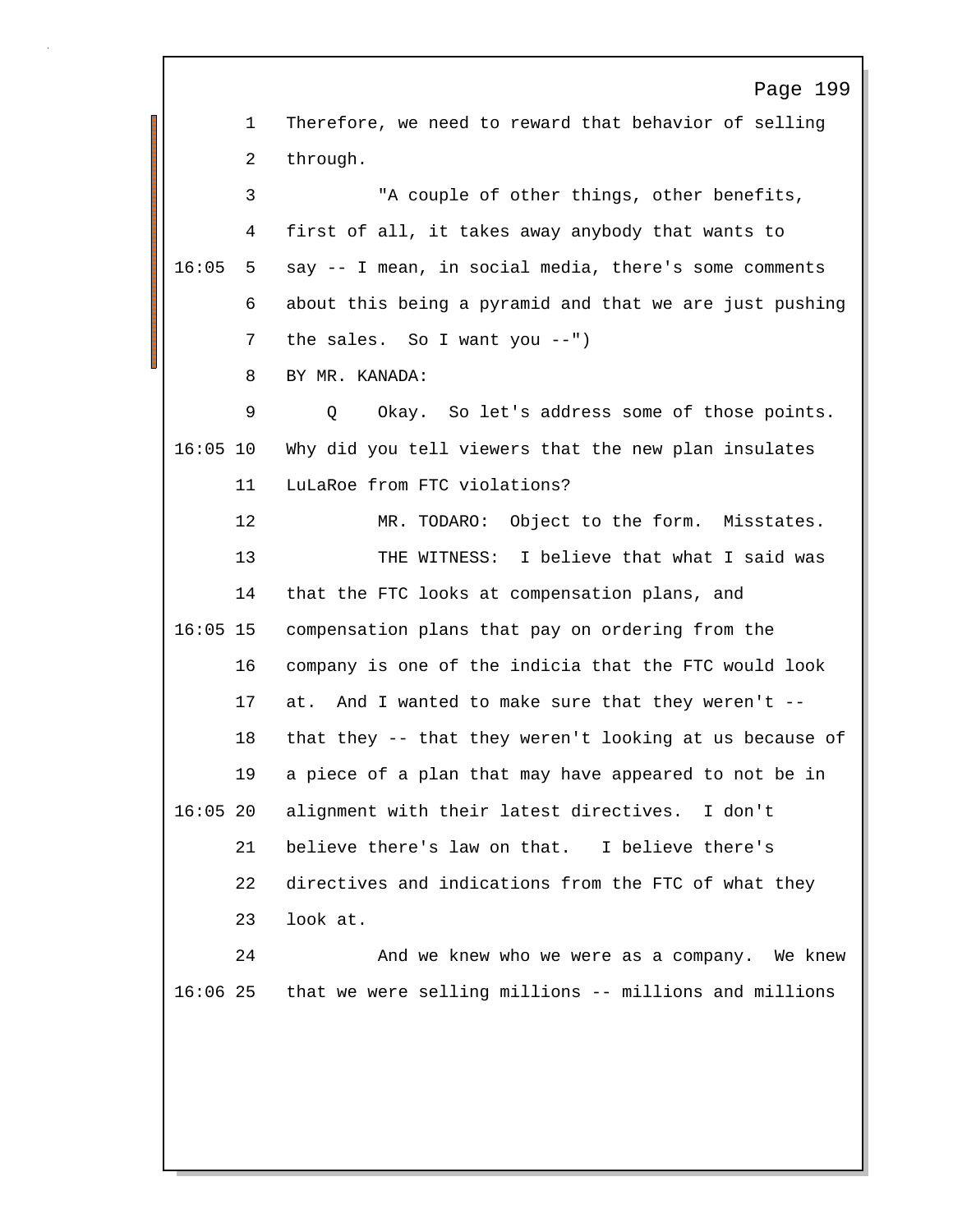|            |             | Page 211                                                |
|------------|-------------|---------------------------------------------------------|
|            | $\mathbf 1$ | MR. KANADA: Okay. I'm going to move to                  |
|            | 2           | 6 minutes and 57 seconds.                               |
|            | 3           | (The video was played as follows:                       |
|            | 4           | "MR. STIDHAM:  our leadership being paid                |
| 16:21      | 5           | out based on the sales of your organization. Now, when  |
|            | 6           | I announced that program last May, there was some       |
|            | 7           | pushback. We were going to have a closed-inventory      |
|            | 8           | system. There was some pushback because it was going    |
|            | 9           | to create an additional burden in trying to figure out  |
| $16:21$ 10 |             | how to get product into your system if you were         |
|            | 11          | transferring and buying product from other retailers    |
|            | 12          | and some other things. If there was -- it was just      |
|            | 13          | going to make a complicated system.")                   |
|            | 14          | BY MR. KANADA:                                          |
| $16:21$ 15 |             | Let me pause this. We are going to keep<br>Q            |
|            | 16          | playing it, but what is an open versus a closed system? |
|            | 17          | So a closed inventory would mean that if the<br>Α       |
|            | 18          | inventory wasn't -- that you would not be able to put   |
|            | 19          | inventory into your system that you would --            |
| $16:22$ 20 |             | We would inject it into your back office when           |
|            | 21          | you ordered, and we would push that inventory into your |
|            | 22          | back office. And if we didn't put it there, you         |
|            | 23          | couldn't sell it. And so that would allow me greater    |
|            | 24          | visibility over the inventory.                          |
| $16:22$ 25 |             | And the retailers came back and said, "We run           |
|            |             |                                                         |
|            |             |                                                         |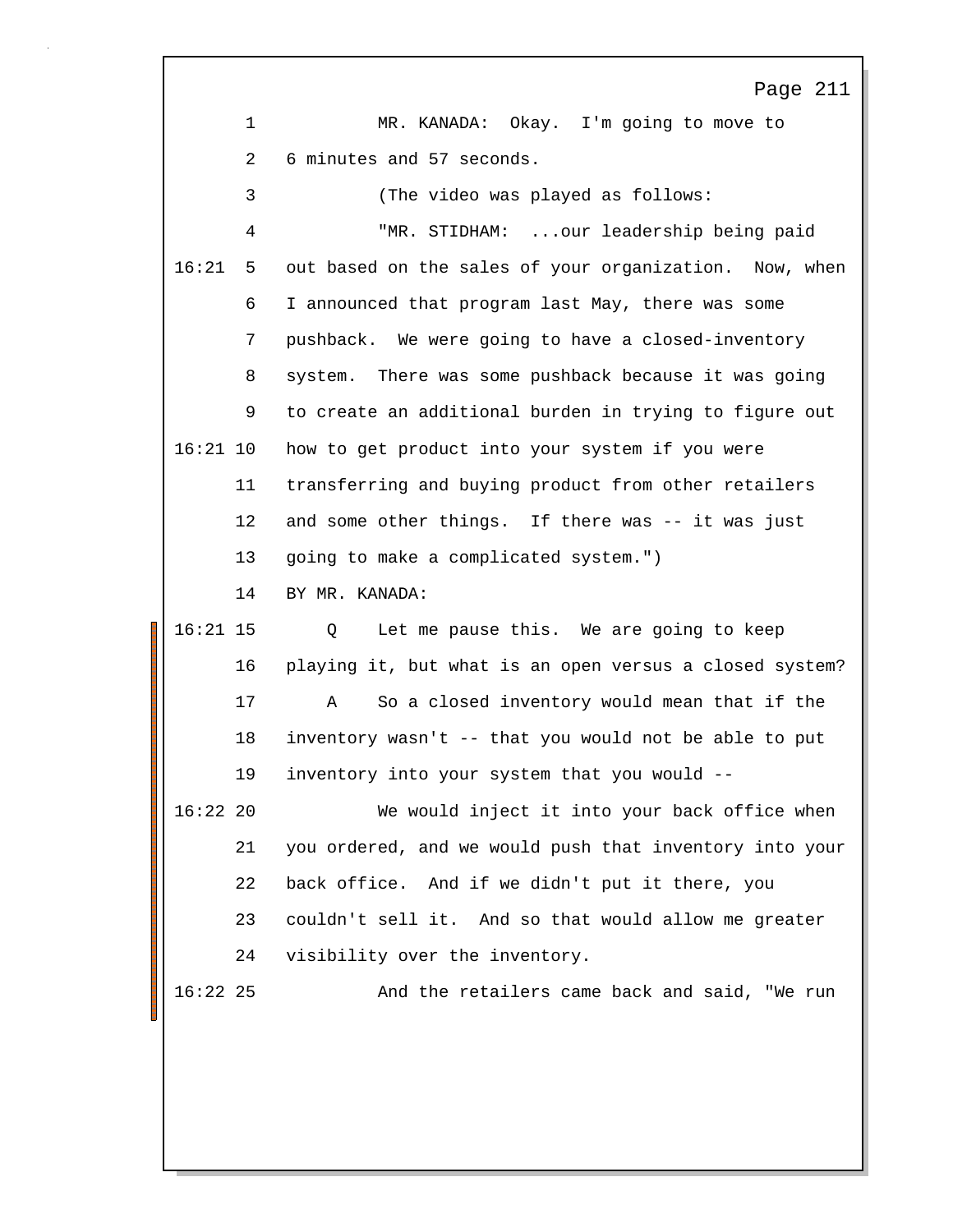|              | Page 212                                                |
|--------------|---------------------------------------------------------|
| $\mathbf{1}$ | an independent business, and that's obtrusive, and you  |
| 2            | are going to" -- "It doesn't work well for us."         |
| 3            | And so we went to an open-inventory system,             |
| 4            | and the problem with an open-inventory system is it     |
| 16:22<br>5   | exposes me to their fraud. They can say they sold       |
| 6            | things they don't even own, that they never owned.      |
| 7            | They can just make up a sale. They can just say "Yep,   |
| 8            | I sold it." And so I was resistant to it; but given     |
| 9            | all of the parameters at the time, we made the decision |
| $16:22$ 10   | to go with the open system.                             |
| 11           | I figured, do you know what? The ones that              |
| 12           | defraud the system, there's going to be some of that    |
| 13           | always, and I'm going to rely on the 98 1/2 percent     |
| 14           | that don't do it, and I'll let my attorneys deal with   |
| $16:23$ 15   | the ones that do.                                       |
| 16           | Okay. So does an open system -- is one of the<br>Q      |
| 17           | reasons an IFR wanted an open system was so that they   |
| 18           | could swap merchandise amongst themselves and then sell |
| 19           | it?                                                     |
| 16:23 20     | A<br>Yes.                                               |
| 21           | Are there other reasons other than the fraud<br>Q       |
| 22           | that they would want an open system?                    |
| 23           | You know, I don't know what other reasons they<br>A     |
| 24           | had. I don't recall. I probably knew at that moment.    |
| $16:23$ 25   | We probably had in-depth discussions. I don't recall.   |
|              |                                                         |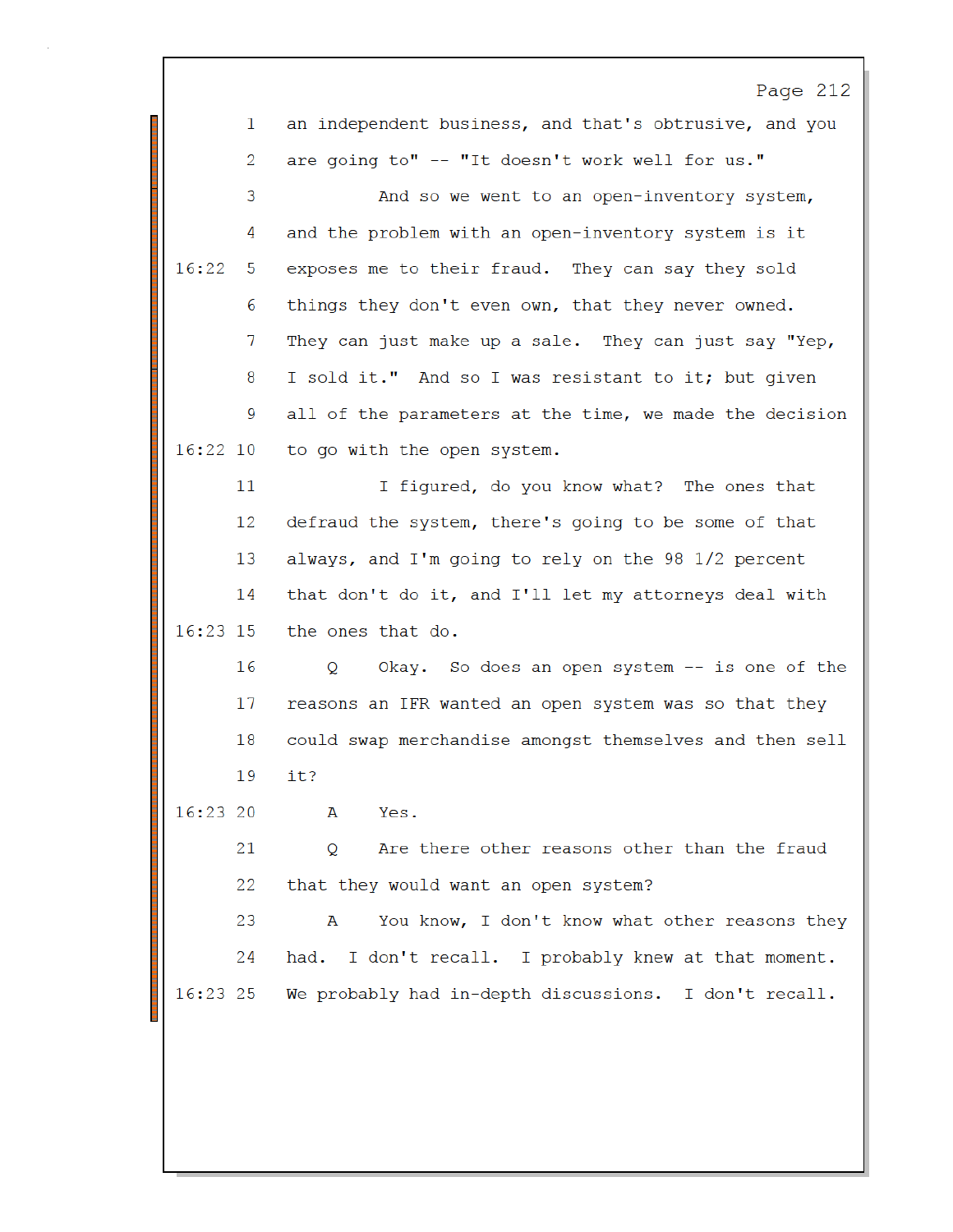Page 213 1 Q And you mentioned fraud and people reporting 2 sales of things they don't actually sell. Why would an 3 IFR engage in that type of fraud? 4 A To get a bonus check. 516:23 Q And what did LLR do to try and verify that 6 retail sales actually occurred? 7 A We watch. We have -- we have internal 8 visibility on things that are anomalies, and I'm not 9 going to tell you what they are on the record because 16:24 10 we watch and we have indications and we have systems in 11 place to address those issues. 12 Q And when were those systems put in place? 13 A They continue to be put in place. They are an 14 ongoing response to the people who cheat and their 16:24 15 creativity. 16 Q So I understand that they are being -- they 17 are in place now, but when were they first put in 18 place? 19 A Right after we implemented this program. 16:24 20 Q And I'll say on a monthly basis, on average, 21 how many instances of fraudulent retail sales does this 22 system catch? 23 MR. TODARO: Object to the form. 24 THE WITNESS: You know, again, they are all 16:25 25 over the map. Some of them are small enough that they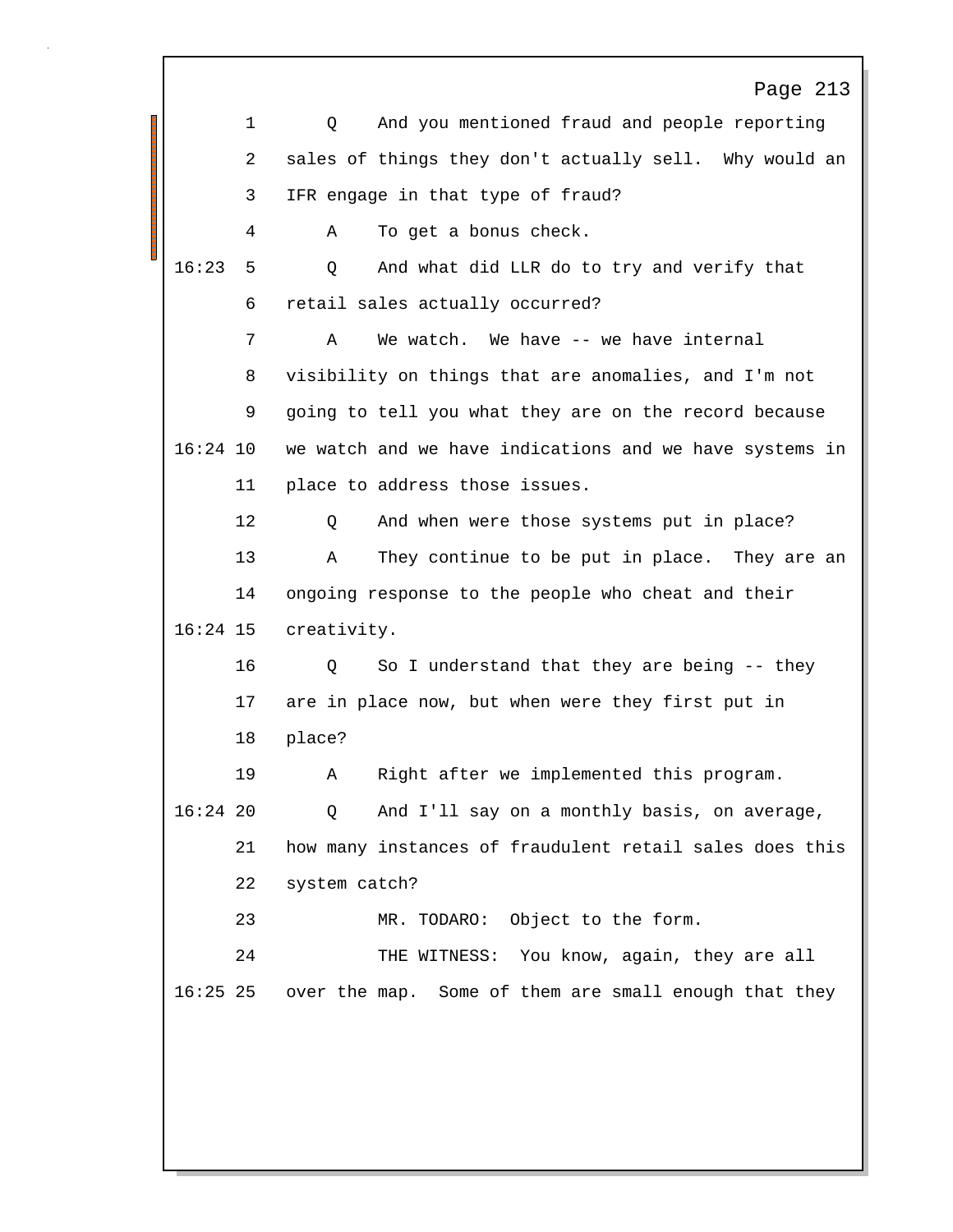Page 271 1 DEPOSITION OFFICER'S CERTIFICATE 2 (Civ. Proc. S 2025.520 (e)) 3 STATE OF CALIFORNIA ) ) ss. 4 COUNTY OF ORANGE ) 5 6 I, Joanna B. Brown, hereby certify: 7 I am a duly qualified Certified Shorthand 8 Reporter, in the State of California, holder of 9 Certificate No. 8570 issued by the Court Reporters 10 Board of California and which is in full force and 11 effect. (Bus. & Prof. S 8016) 12 I am not financially interested in this action 13 and am not a relative or employee of any attorney of 14 the parties, or of any of the parties. (Civ. Proc. S 15 2025.320(a)) 16 I am authorized to administer oaths or 17 affirmations pursuant to California Code of Civil 18 Procedure Section 2093(b), and prior to being examined, 19 the deponent was first placed under oath or affirmation 20 by me. (Civ. Proc. S 2025.320, 2025.540(a)) 21 I am the deposition officer that 22 stenographically recorded the testimony in the 23 foregoing deposition, and the foregoing transcript is a 24 true record of the testimony given. (Civ. Proc. S 25 2025.540(a))